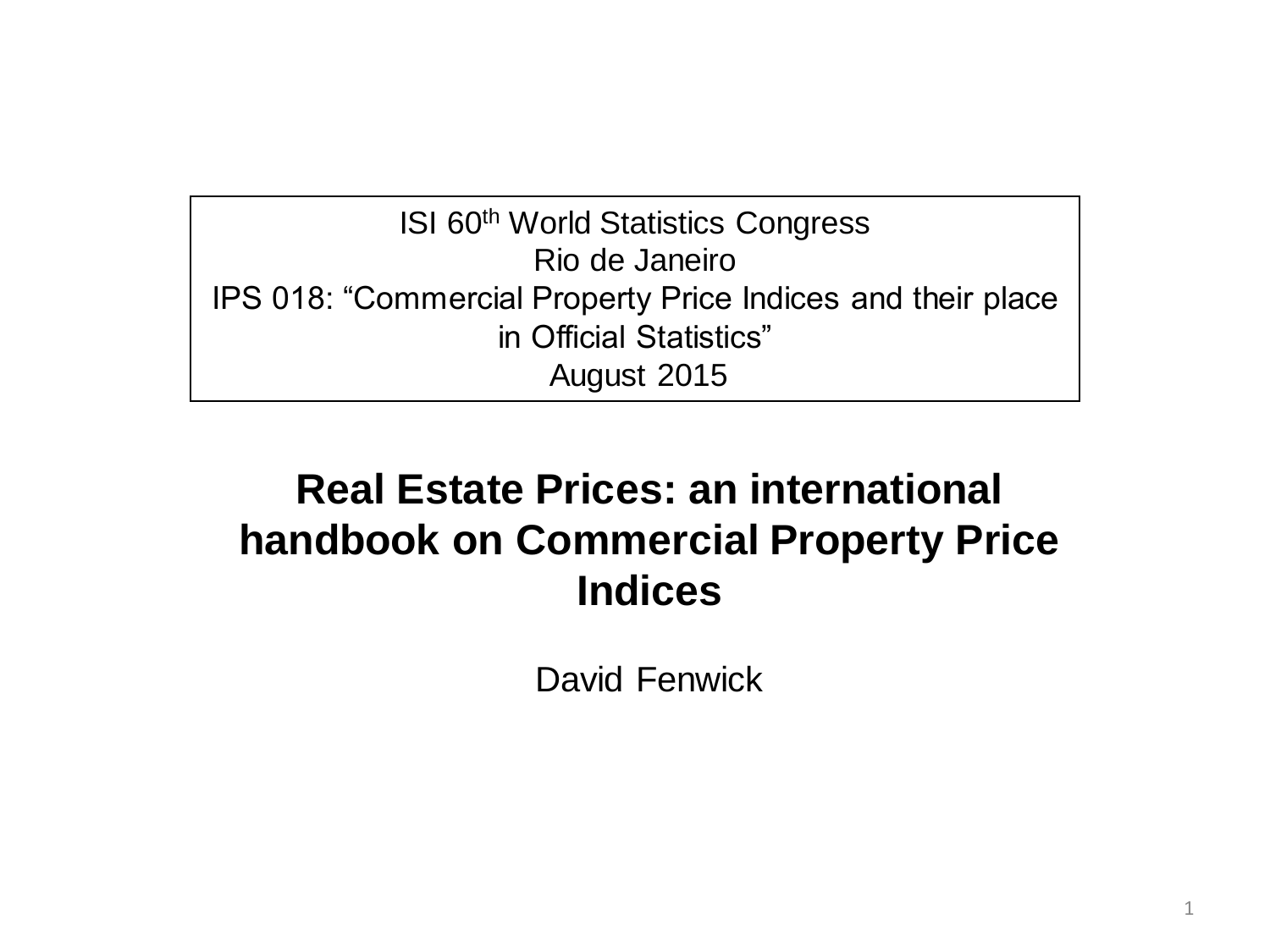# Background

- Commercial property covers a broad and heterogeneous range of properties and business activities – more so than residential property
- Dynamics of the commercial property market different to residential property - commercial property transaction is often seen as more of an investment, sometimes with speculative motives.
	- Also less transparent.
- CPPIs less developed than residential property price indices.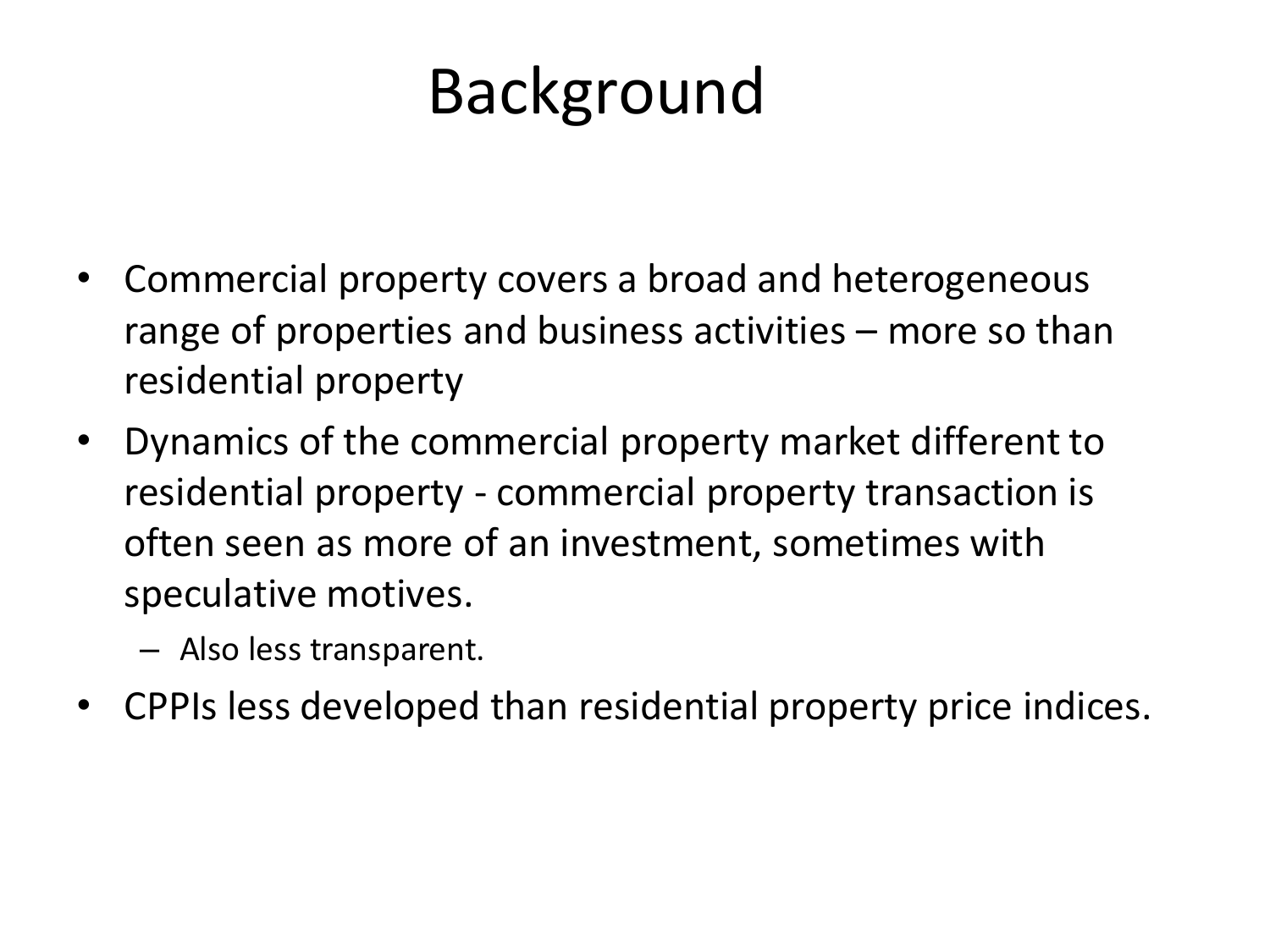# Background

- Key uses of CPPI include: macroeconomic management; financial stability analysis; informing investment decisions.
	- As a financial stability or soundness indicator to measure risk exposure; as a macro-economic indicator of economic activity; for use in monetary policy and inflation targeting; as a component of wealth; as a deflator in the National Accounts; as an input into a company's or a citizen's decision making on whether to invest in commercial property; for use in making inter-area and international comparisons.
- Few National Statistical Offices compile CPPIs.
	- Most CPPIs produced by private sector are appraisal-based indices for investment industry.
	- No international guidelines or harmonised methodology.
	- ISWGPS sponsored a handbook that "investigates, in depth, the concepts underlying commercial property price indices and provides practical advice on their compilation".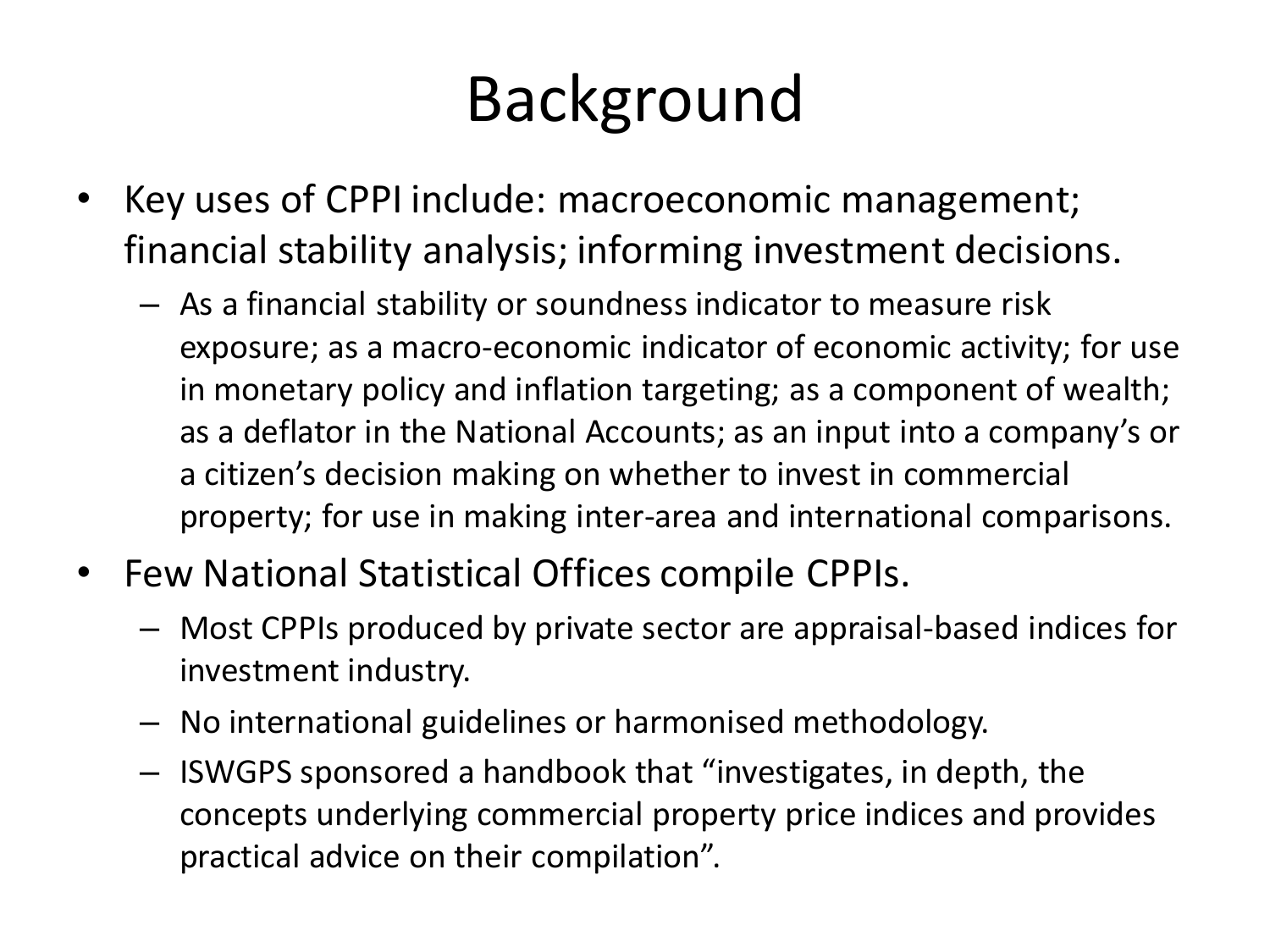## Japan

| <b>Survey</b>                                           | <b>Organisation</b>                                                                              | <b>Use</b>                                                              | <b>Source</b>                                         | Coverage                                     | <b>Freque</b><br>ncy | <b>Availabi</b><br>lity* |
|---------------------------------------------------------|--------------------------------------------------------------------------------------------------|-------------------------------------------------------------------------|-------------------------------------------------------|----------------------------------------------|----------------------|--------------------------|
| Japan Commercial<br>Property Price Index                | Ministry of Land,<br>Infrastructure, Transport<br>and Tourism                                    | Office, Retail,<br>Logistics,<br>Hotel and<br>Land                      | Transaction<br>price                                  | All Japan                                    | Quarterly            | 2008                     |
| Land Market Value<br>Publication                        | Ministry of Land,<br>Infrastructure, Transport<br>and Tourism                                    | Land for<br>commercial,<br>residential<br>and industrial<br>real estate | Appraisal<br>value                                    | All Japan                                    | Annual               | 1970                     |
| Urban Land Price Index                                  | Japan Real Estate<br>Institute                                                                   | Land for<br>commercial,<br>residential<br>and industrial<br>real estate | Appraisal<br>value                                    | 223 cities                                   | Biannual             | 1936                     |
| <b>ARES</b> Japan Property<br>Index                     | The Association For<br><b>Real Estate</b><br>Securitization                                      | Office,<br>Residential,<br>Retail,<br>Logistics,<br>Hotel and<br>others | Net income<br>and capital<br>value                    | J-REIT Funds<br>$+$ Unlisted<br>Funds        | Monthly              | 2001                     |
| <b>IPD Japan Monthly</b><br>Property Index              | IPD: Investment<br>Property Databank                                                             | Office,<br>Residential,<br>Retail,<br>Logistics,<br>Hotel and<br>others | Net income<br>and capital<br>value                    | <b>J-REIT Funds</b><br>$+$ Unlisted<br>Funds | Monthly              | 2001                     |
| JREI Office Index (JOIX)                                | Japan Real Estate<br>Institute                                                                   | Office                                                                  | Estimated net<br>income and<br>capital value          | 13 major cities                              | Biannual             | 2002                     |
| <b>MUTB-CBRE Real</b><br><b>Estate Investment Index</b> | Mitsubishi UFJ Trust<br>and Banking<br>Corporation & CB<br><b>Richard Ellis</b>                  | Office                                                                  | Estimated net<br>income and<br>capital value          | 13 major cities                              | Annual               | 1970-2010                |
| Sumitomo Trust<br>Property Index (STIX)                 | The Sumitomo Trust and<br>Banking & STB<br>Research Institute                                    | Office                                                                  | Estimated net<br>income and<br>capital value          | Tokyo and<br>Osaka                           | Annual               | 1976-2008                |
| Farmland Value And<br>Rent Survey                       | Japan Real Estate<br>Institute                                                                   | Farmland                                                                | Transaction<br>price and rent<br>(based on<br>survey) | All Japan                                    | Annual               | 1913                     |
| Timberland Value<br>Survey                              | Japan Real Estate<br>Institute<br>*Availability means that the data is available from this year. | Timberland                                                              | Transaction<br>price (based<br>on survey)             | All Japan                                    | Annual               | 1940                     |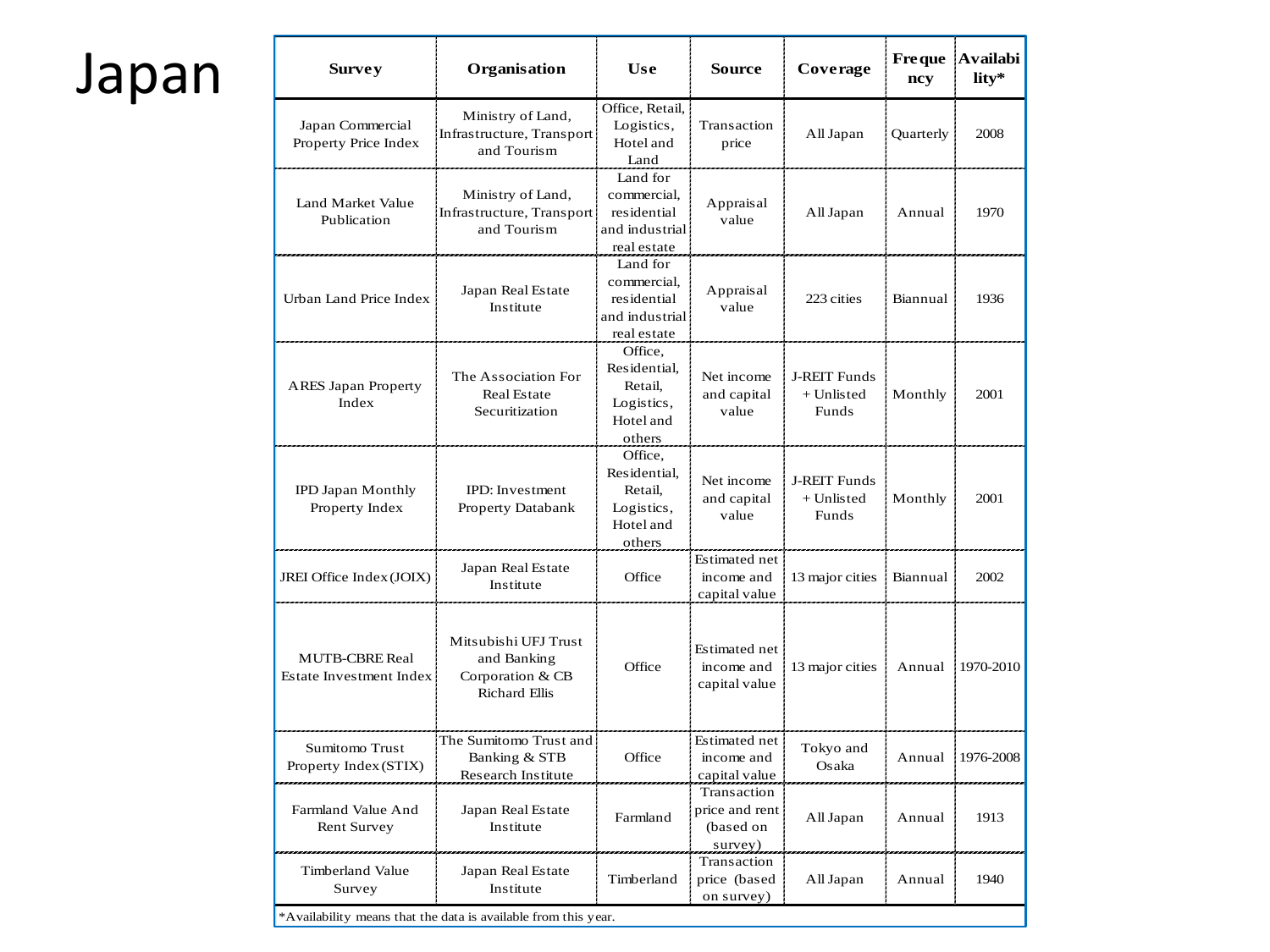## A CPPI as a macro-economic indicator of economic activity

• The future value of commercial property assets will be influenced by the supply of such property (from the owners) and the demand (from the investors), including the demand and supply with respect to the rental sector.

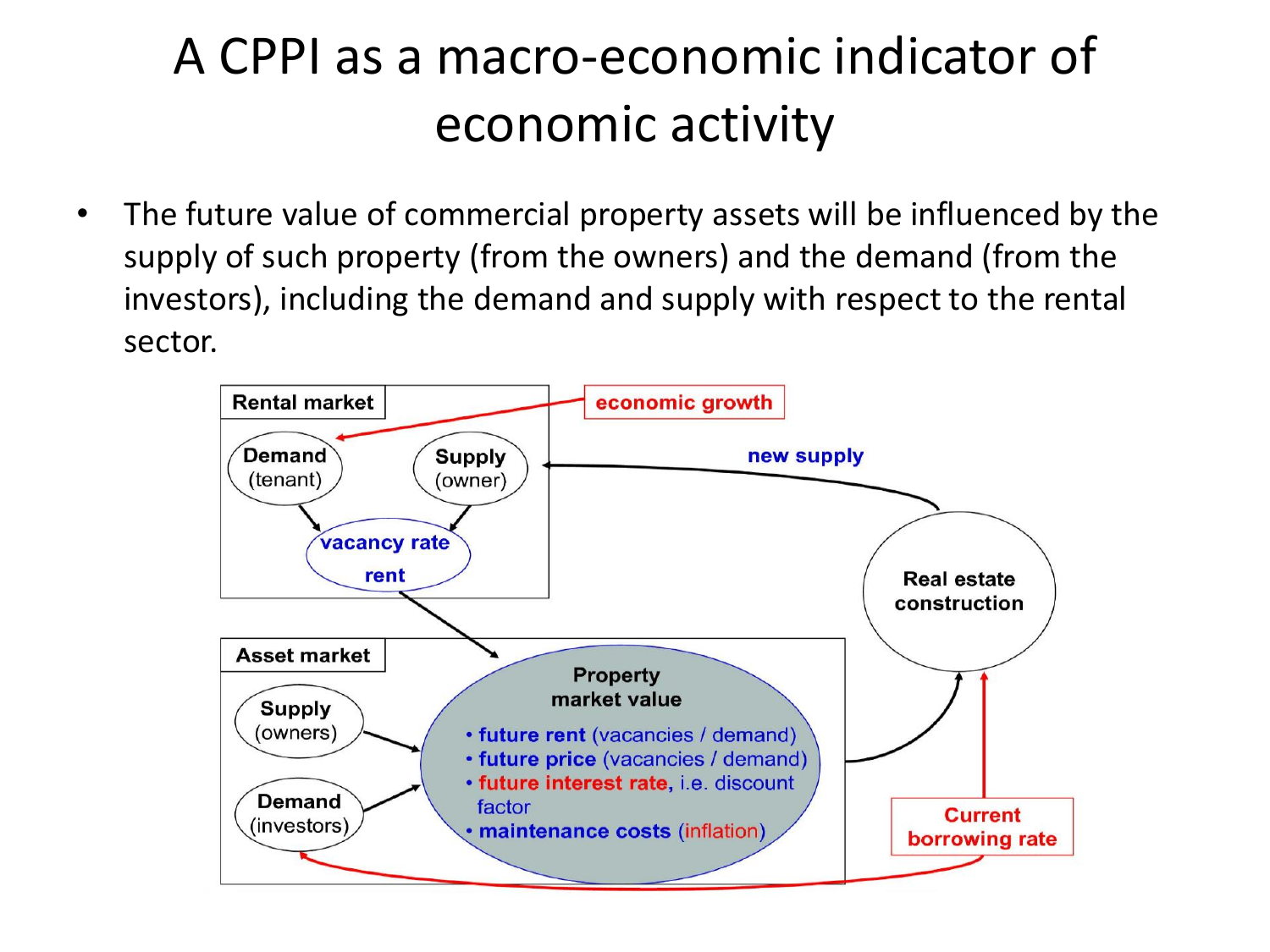#### Relationship between the commercial and residential property markets, and real GDP growth

In recent years the prices of prime commercial property values have been relatively more volatile than residential property prices, emphasising the importance of commercial property values in the context of financial stability indicators.

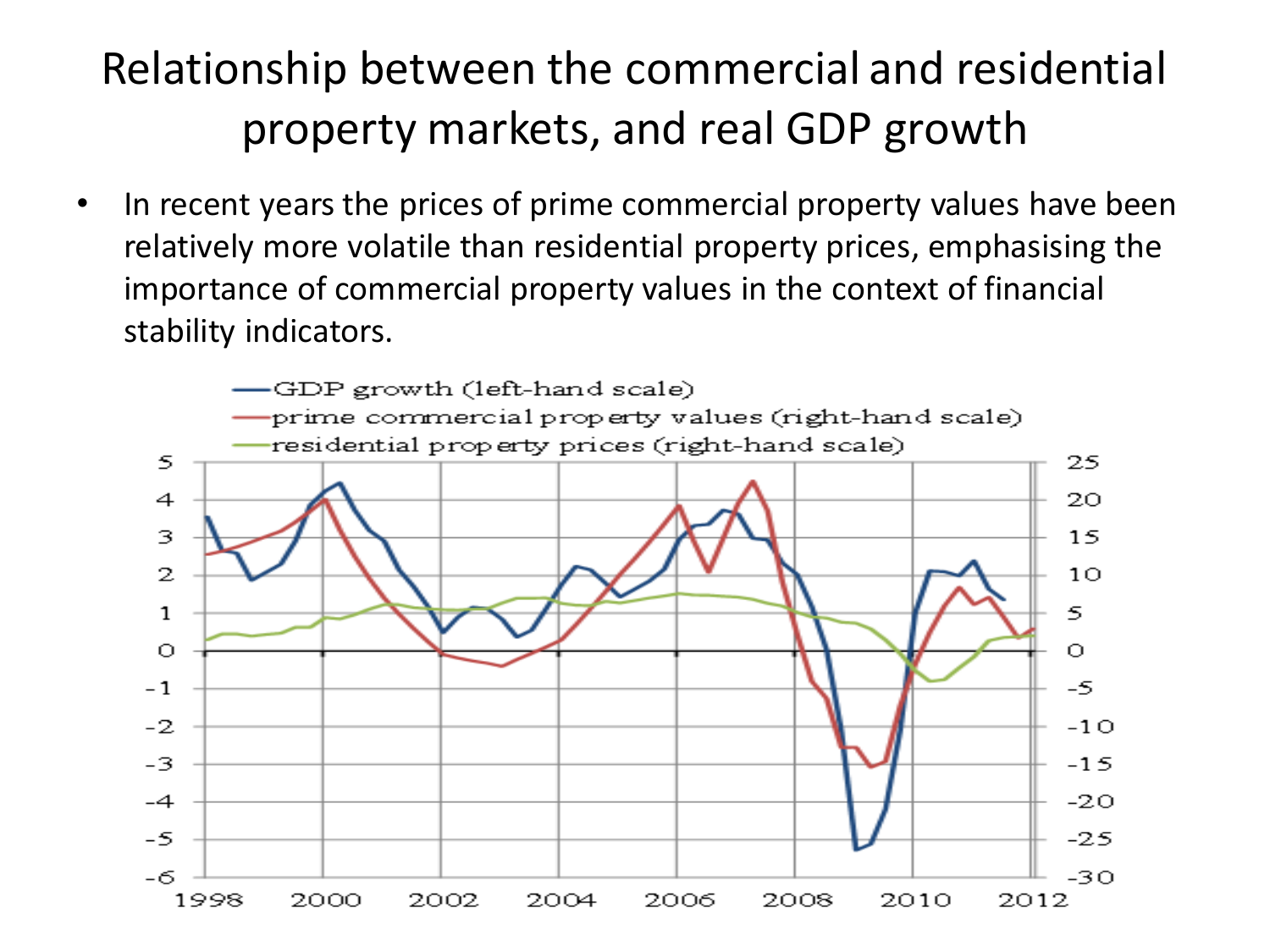#### Lack of harmonisation extends beyond price index methodology

- THE *INVESTMENTS PERSPECTIVE (APPRAISALS)* IS RELEVANT FOR THE ROLE THAT CPPIS MAY PLAY IN THE OVERSIGHT OF THE FINANCIAL SYSTEM but.
	- THIS IS DIFFERENT FROM THE *REAL ASSET* PERSPECTIVE TAKEN FOR NATIONAL ACCOUNTINGAND OFFICIAL STATISTICS PURPOSES.
	- MOST COMPILERS& USERS OF OFFICIAL ECONOMIC STATISTICS LOOK TO NATIONAL ACCOUNTS AS STARTING POINT.
- Definition all real estate property (land + buildings), *other than* OOH, owned by firms plus real estate property owned by government, that is, other than owner-occupied dwellings as referred to in 2008 SNA 6.117.
	- Includes residential properties that are rented to their occupants (residential properties used for market production).
	- Covers a broad range: offices, retail facilities, investment housing, factories, distribution facilities, hotels, hospitals, care facilities.
	- Infrastructure e.g. Bridges?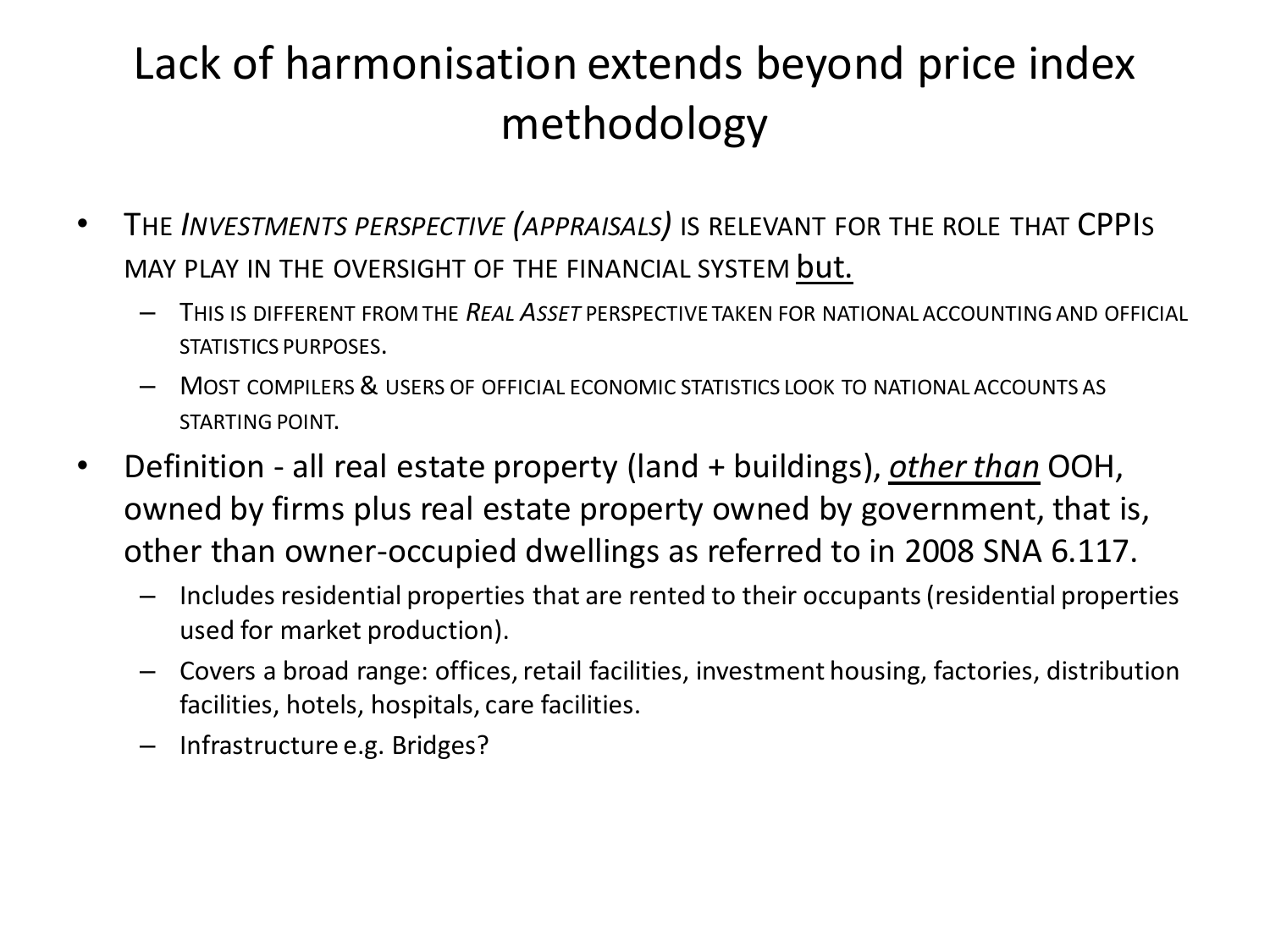#### Lack of harmonisation extends beyond price index methodology

- Classification of Commercial Properties (for sampling & analysis & market segmentation).
	- No internationally agreed classification. To be based on the technical design resulting from the specific use (e.g. commercial buildings, road structures, waterworks, pipelines) and, particularly for buildings, on their main use (e.g. residential, non-residential)? Or sector type (offices, rental residential, retail, and industrial)?
	- Treatment of Types of Real Estate freehold & leasehold.
- Decomposition between the Building and Land components.
	- SNA Balance Sheet estimates of national wealth distinguish between the structures component of commercial property and the land component.
		- The *national balance sheet accounting approach to the construction of commercial property price indexes* by Diewert and Shimizu (2014) and it is called the *residual approach* by Eurostat and OECD (2014).
		- The approach, which is used by national income accountants to construct capital stock estimates, requires information on overall property values at a point in time along with imputed values of the structures that sit on the properties at the same point in time.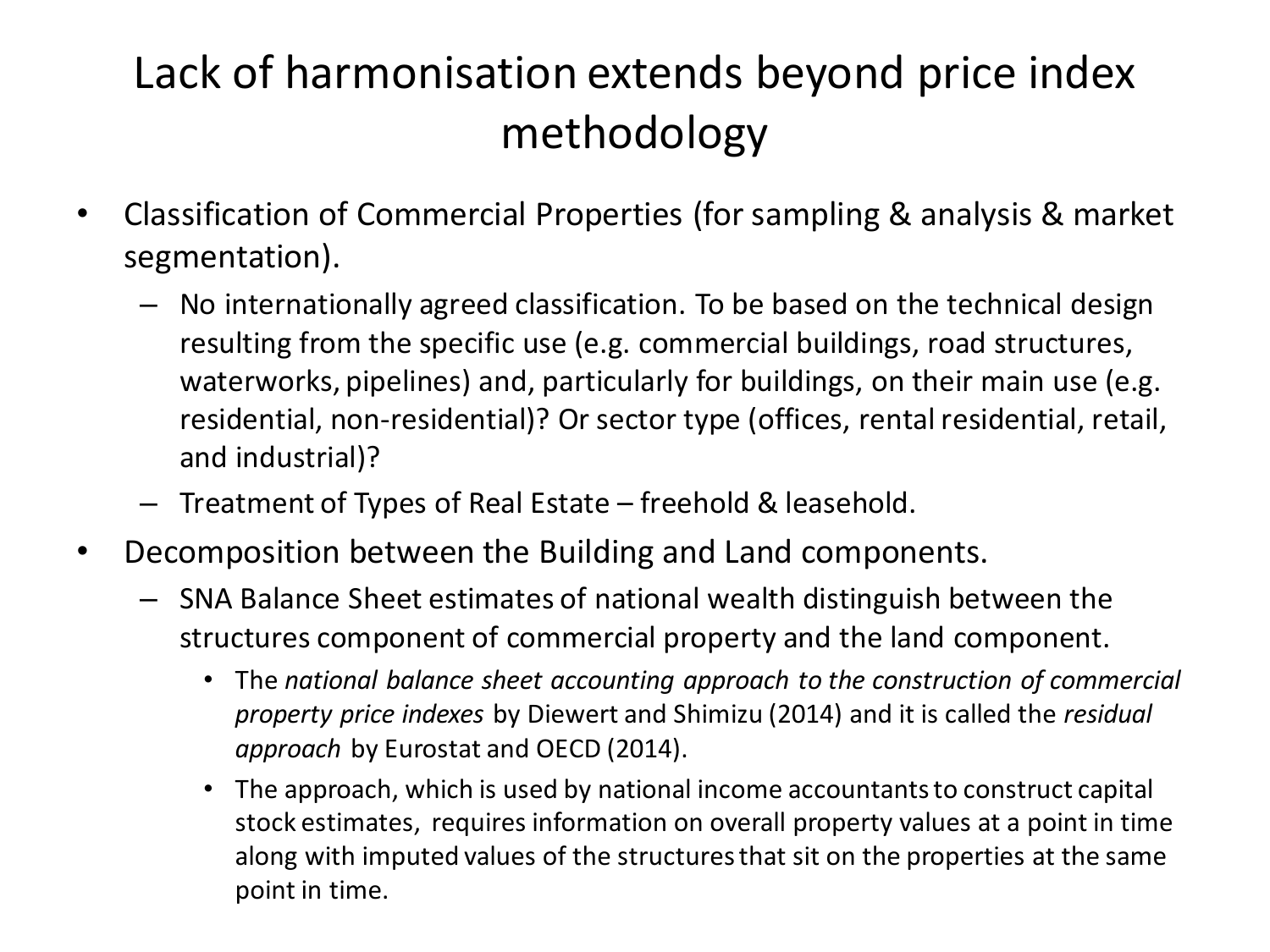## CPPIs: data constraints

- THE COMPUTATION OF COMMERCIAL PROPERTY PRICE INDICES HAS QUITE A FEW ASPECTS IN COMMON WITH RESIDENTIAL PROPERTY PRICE INDICES.
	- Hedonic method, repeat sales method and SPAR method regression models are useful tools as quality adjustment methods in estimating commercial property price indices.
	- But lack of data is significant constraint.
	- Commercial property market is thin.
		- Few transactions.
		- Heterogeneity is much stronger.
		- Especially in comparison with the housing market.
	- Practical problems relating to data highly likely.
		- Not being able to obtain enough transactions to construct an index.
		- Not enough sufficiently detailed information to perform quality adjustment.
			- And technical facilities more important for commercial property e.g. IT infrastructure.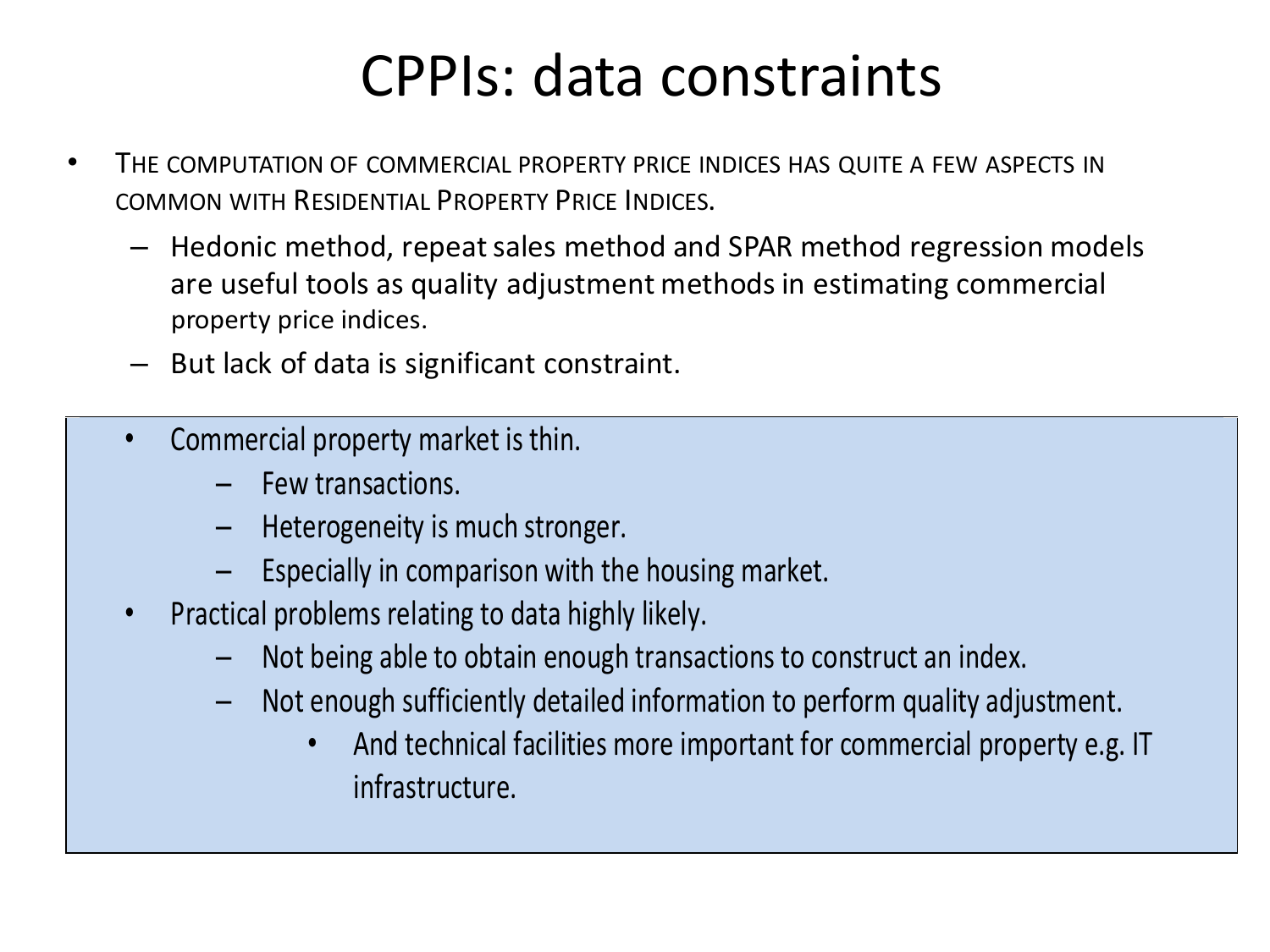## Data constraints

- Compilers exploit two data sources.
	- *Registrations of transactions when ownership changes*.
		- Should give verifiable transaction or market price.
		- Indices so derived are referred to as transaction-based indices.
	- *Appraisals that give an assessment of value*.
		- Administrative systems e.g. valuations revenue authorities for taxation purposes or by companies for annual accounts.
		- Valuations for other specific purposes.
		- Not generally purpose designed for constructing "official" CPPIs &/or other Indicators.
		- Indices, so derived, are referred to as appraisal-based indices.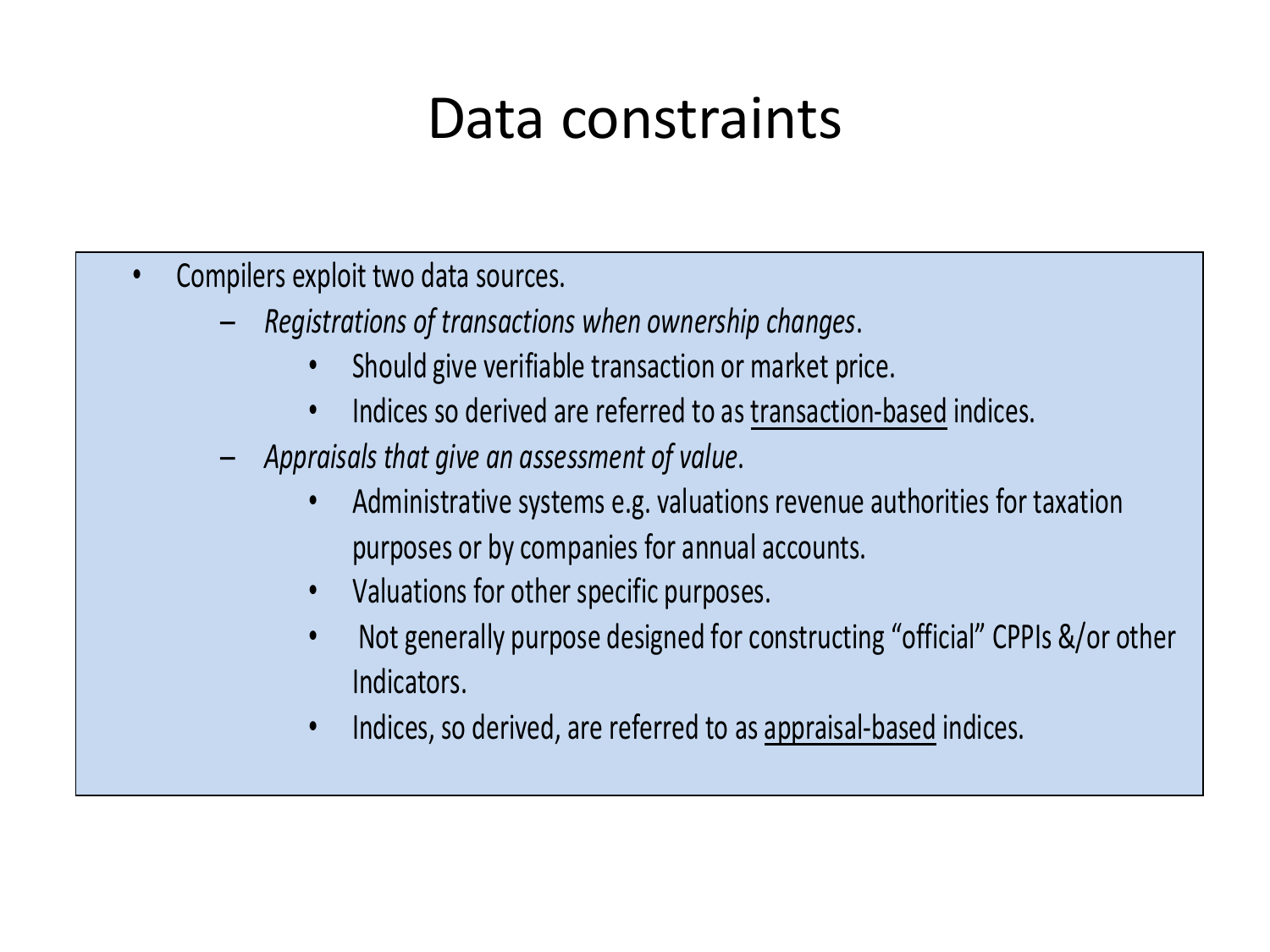## Transactions: practical data-related difficulties

- *A lack of transparency*.
	- From complexities in sale contracts.
		- Transfers of commercial property can be very intricate.
			- Leasehold/freehold; shared facilities; parts of building.
		- Or from the evasion of duties imposed by revenue authorities.
	- Complication factors such as the existence of tenancy agreements, and planning consent for redevelopment etc., can impact on expected future returns & affect transaction price.
		- These factors may not always be recorded along with the price in official registries etc.
- *A lack of timely data from a transparent source that can be independently verified*.
	- Official data on transaction prices can be difficult to obtain.
	- The sale of a commercial property may not be registered until some months after the sale.
	- The recorded price cannot be verified independently as to whether it was the actual transaction price (previous slide refers).
		- Reliance on policing of administrative system.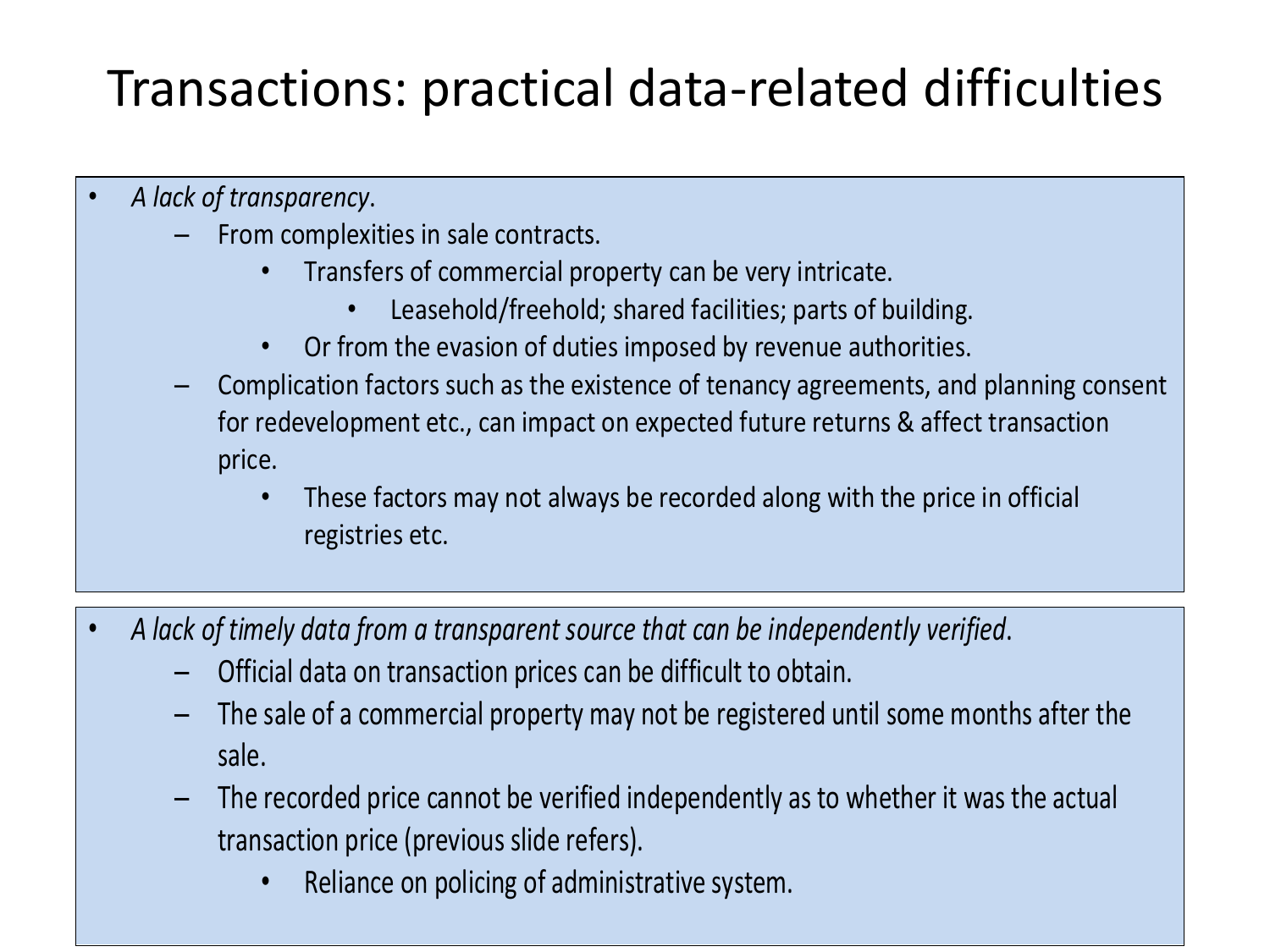### Transactions: practical data-related difficulties

- *A lack of timely data from a transparent source that can be independently verified*.
	- Official data on transaction prices can be difficult to obtain.
	- The sale of a commercial property may not be registered until some months after the sale.
	- The recorded price cannot be verified independently as to whether it was the actual transaction price (previous slide refers).
		- Reliance on policing of administrative system.

- *Small numbers of transactions*.
	- o The buying and selling of commercial property can be relatively infrequent.
	- o Limits the use of data source in compiling frequent indices (quarterly, monthly etc.), particularly in smaller commercial property markets.
	- o Methods for dealing with small sample sizes in this context are discussed in Chapters 5 & 6.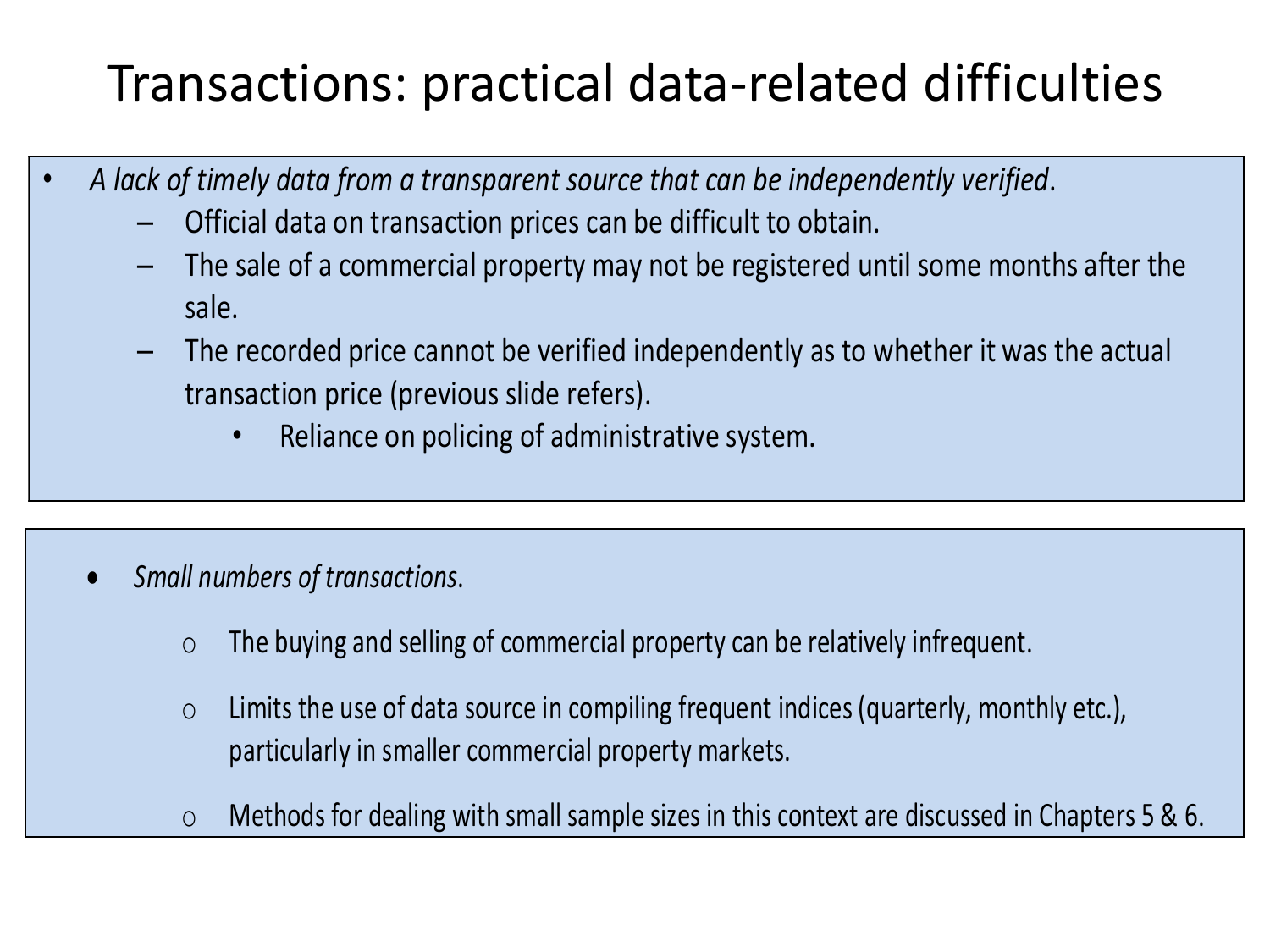#### Transactions: practical data-related difficulties

- Commercial properties are relatively heterogeneous.
- Requires mechanisms to ensure a property price index tracks the prices of like-for-like properties over time.
	- o Low numbers of transactions and limited information on the properties being transacted can preclude traditional quality adjustment methods to account for the change in the mix of properties sold.

- Practical difficulties often lead to a lack of observable prices in consecutive periods.
	- $\circ$  Needed to facilitate the computation of an index that is not confounded by.
		- $\blacksquare$  Lack of data.
		- Changes in the different mixes of commercial properties and property characteristics entering the index at each computation.
- Methodologies for dealing with such inadequacies exist.
	- $\circ$  As long as the transactions don't completely dry up during market down-turns.
- Methodologies are referred to in earlier chapters.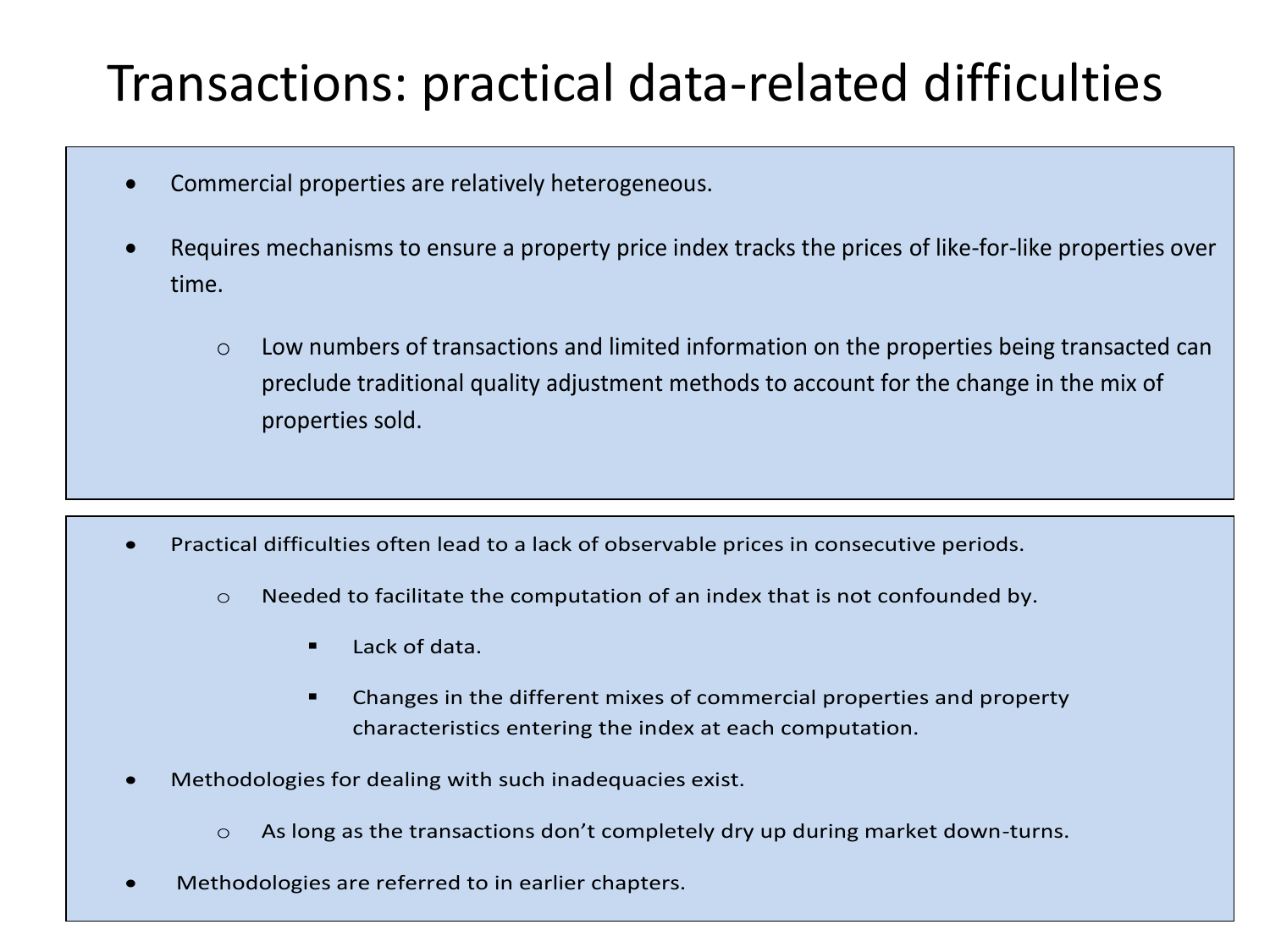## Transactions: lack of harmonisation

|                                 | <b>Statistics Denmark</b>                                                                                                                                                                                                                                                          | <b>Hong Kong</b>                                                                                                                                                                                                                                      |
|---------------------------------|------------------------------------------------------------------------------------------------------------------------------------------------------------------------------------------------------------------------------------------------------------------------------------|-------------------------------------------------------------------------------------------------------------------------------------------------------------------------------------------------------------------------------------------------------|
| Classification of property      | Mixed (residential and<br>$\bullet$<br>business). Business use<br>has to be at least 25%.<br>Business only.<br><b>Factories and</b><br>warehouses.<br>Agriculture (but excludes<br>corporate sales).                                                                               | Offices.<br>Retail.<br>п<br>Industrial<br>п                                                                                                                                                                                                           |
| Price data & index construction | Price recorded in Land<br>$\bullet$<br>Registration System.<br>SPAR method: ratio of<br>$\bullet$<br>purchase price to appraisal<br>value.<br>Excludes "atypical"<br>$\bullet$<br>sales/properties e.g. Where<br>sold by local authority or<br>where bundle of properties<br>sold. | Price recorded in Agreement<br>$\bullet$<br>of Sale & Purchase.<br>Price per "saleable" floor area.<br>$\bullet$<br>Repeat sales.<br>$\bullet$<br>Quality adjusted by rateable<br>(rental) value (similar to<br>SPAR).<br>All leasehold.<br>$\bullet$ |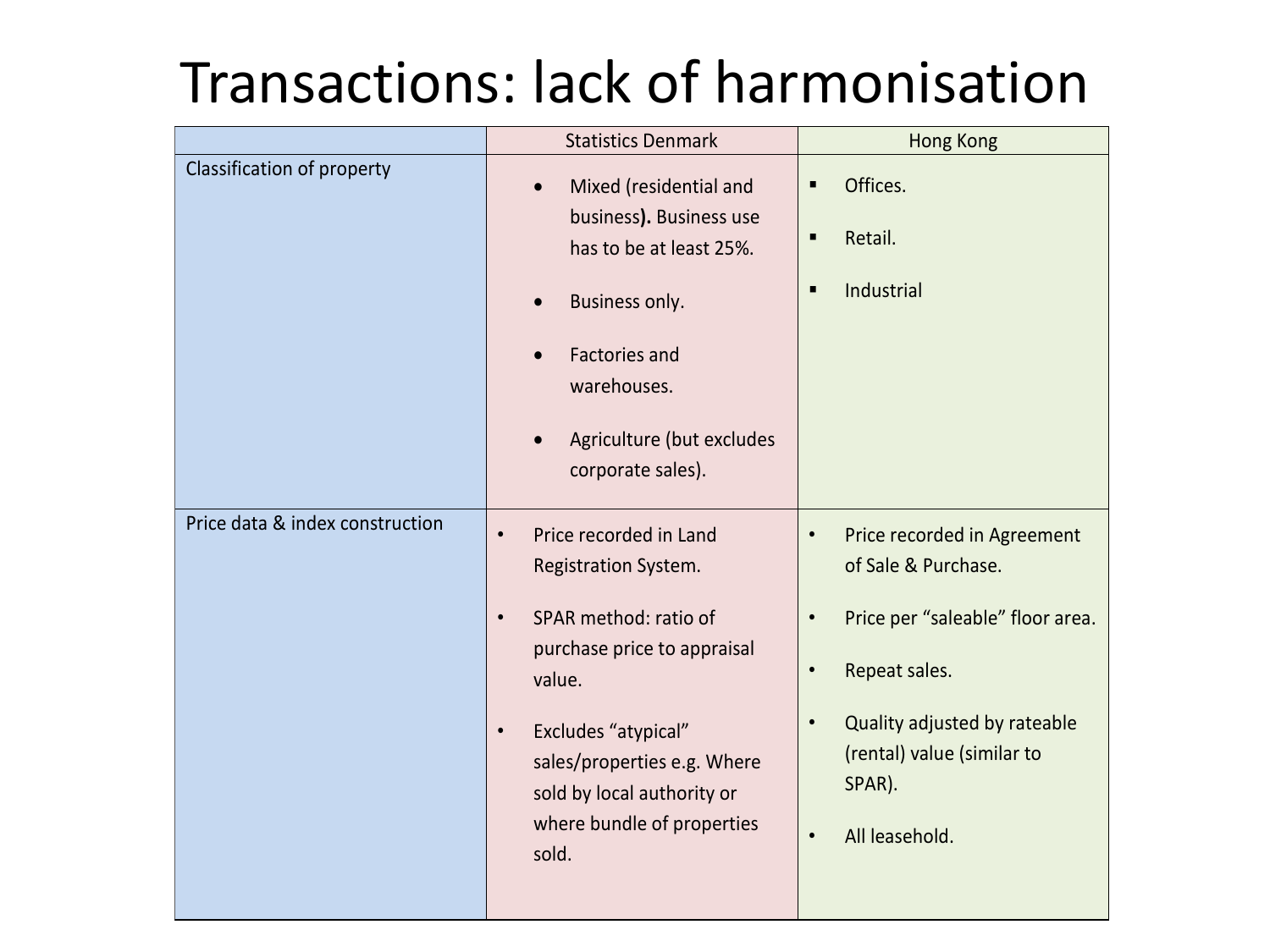#### Valuations: practical data-related difficulties

#### Obtained from.

- o Existing administrative systems.
	- E.g. where valuations are undertaken by tax authorities as a basis for levying taxes or by corporations for filing company accounts.
- o Special data gathering exercises carried out for specific purpose of computing an index.
- o Valuations undertaken for portfolio management or for providing collateral against a bank loan, or for internal accounting between different parts of a business.
	- Can be infrequent and are often unregulated.
- Lack of international guidelines relating for valuations.
	- o Valuations undertaken for specific purposes e.g. submission of a tax return may operate within guidelines laid down by Government/professional body but can vary between countries.
		- **Same for official CPPIs.**
	- o Rely on judgement.
	- o Can be differences between one set of valuations and another.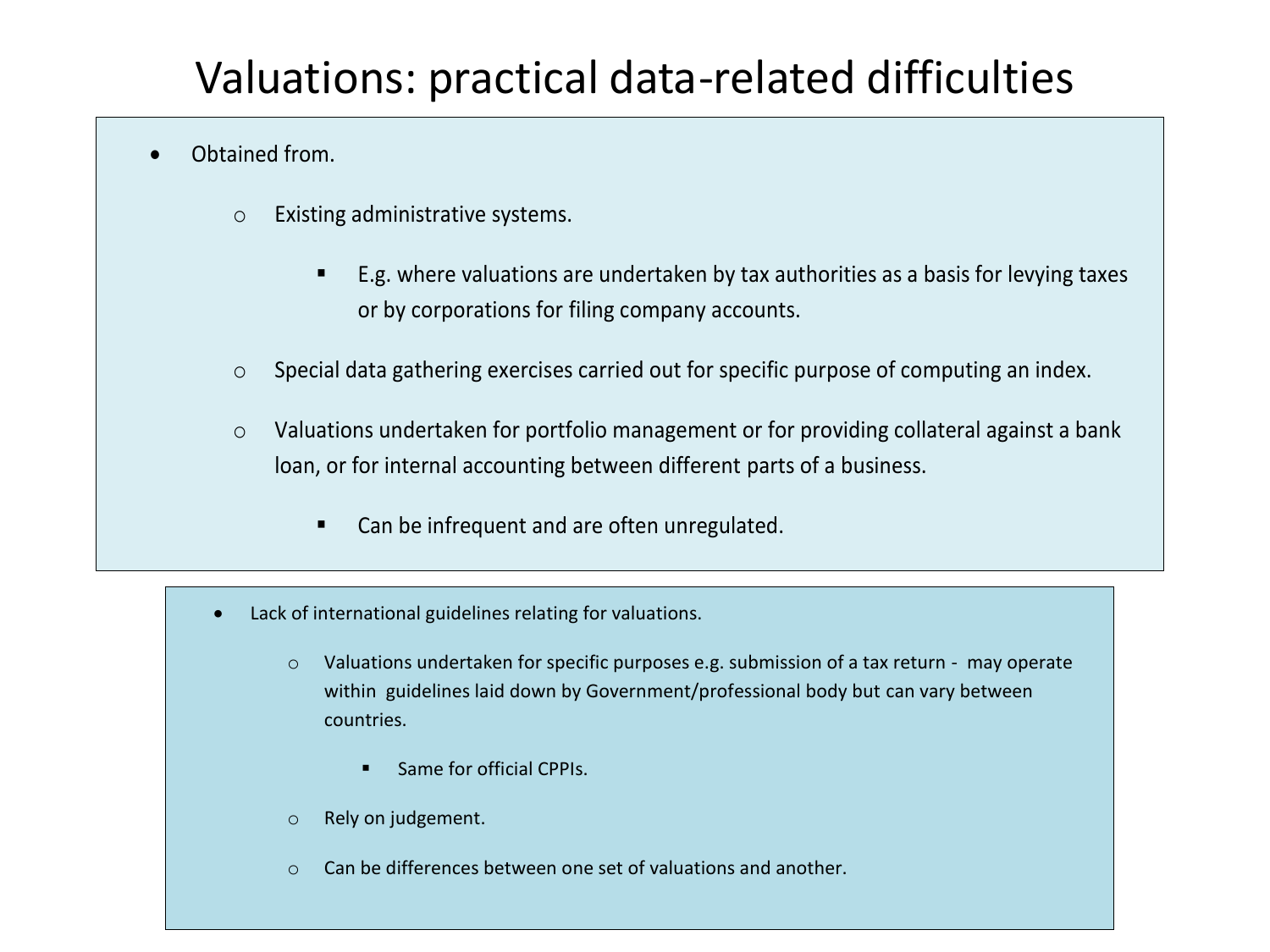## Valuation systems

- $\checkmark$  User has limited influence over the composition of data. For example.
	- $\checkmark$  Definitions.
	- $\checkmark$  Collection of supplementary information.
		- $\checkmark$  Required for index computation but not for collection of taxes. E.g. pricedetermining characteristics for computing "constant quality" price index
	- Can represent an expert and objective judgement on how much a property would sell.
	- If undertaken regularly can avoid collection costs of customised data collection.
	- $\checkmark$  Potential data source for exploitation at minimal cost.

- Access to relevant datasets may be limited.
- Infrequent and subject to significant time-lags.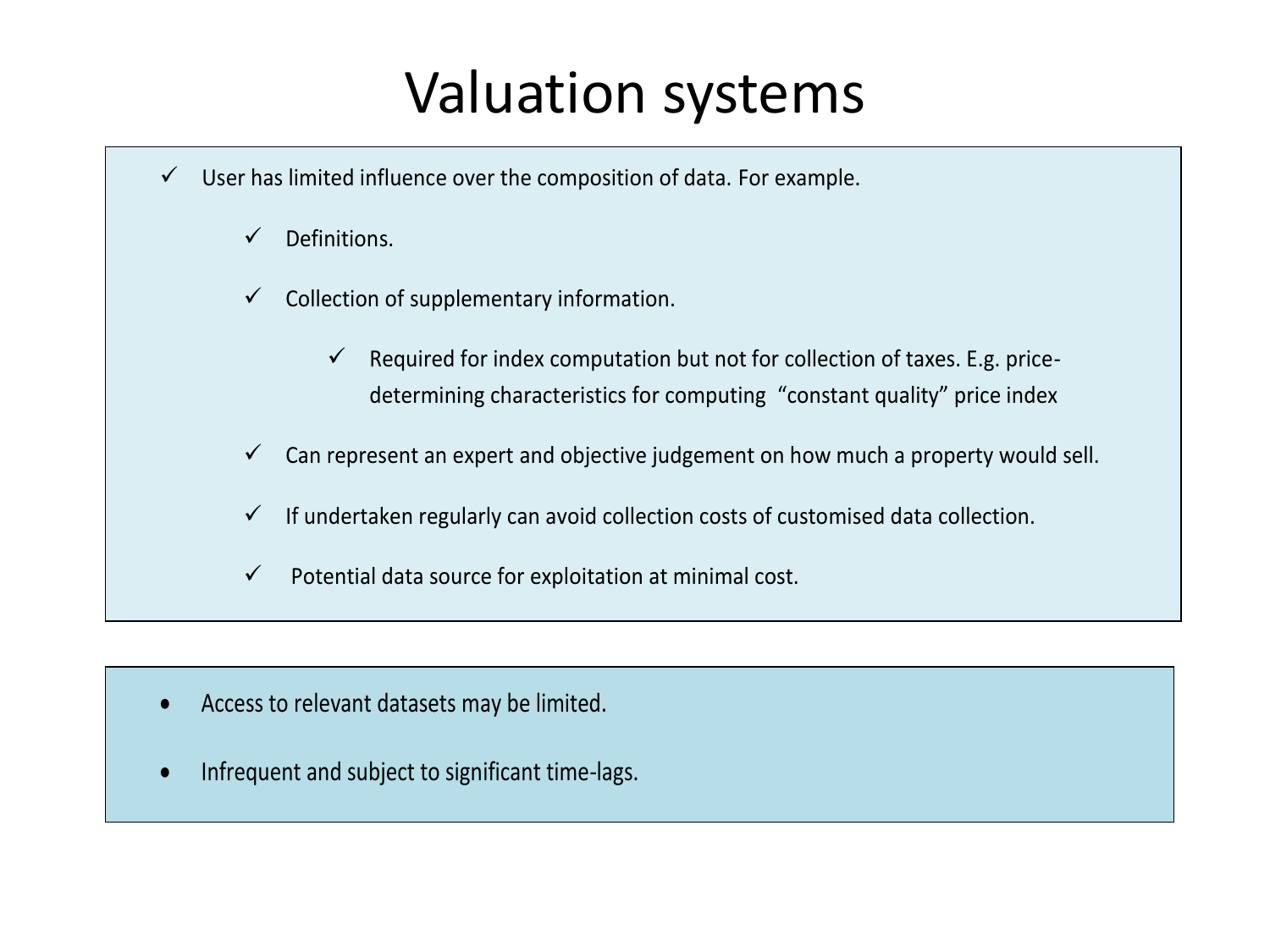## Valuations: practical data-related difficulties

#### *Valuations for the financing or re-financing of commercial property.*

- Valuation rules insufficient to entirely overcome pressure on appraisers to bias appraisals toward valuations that support the lending transactions.
	- o Unless appraisers hired by independent agencies.
		- Adds to the range of uncertainty around some valuations, depending on the purpose and motivation.
		- $\blacksquare$  A "95% confidence range" is of the order  $+/-$  20% of the property value.
	- o Valuations over-influenced by past prices resulting in smoothed index (generic to appraisalbased indices).
		- Not so good at identifying turning points.
	- o The potential for compiling indices depends on statutory and industry information standards requirements.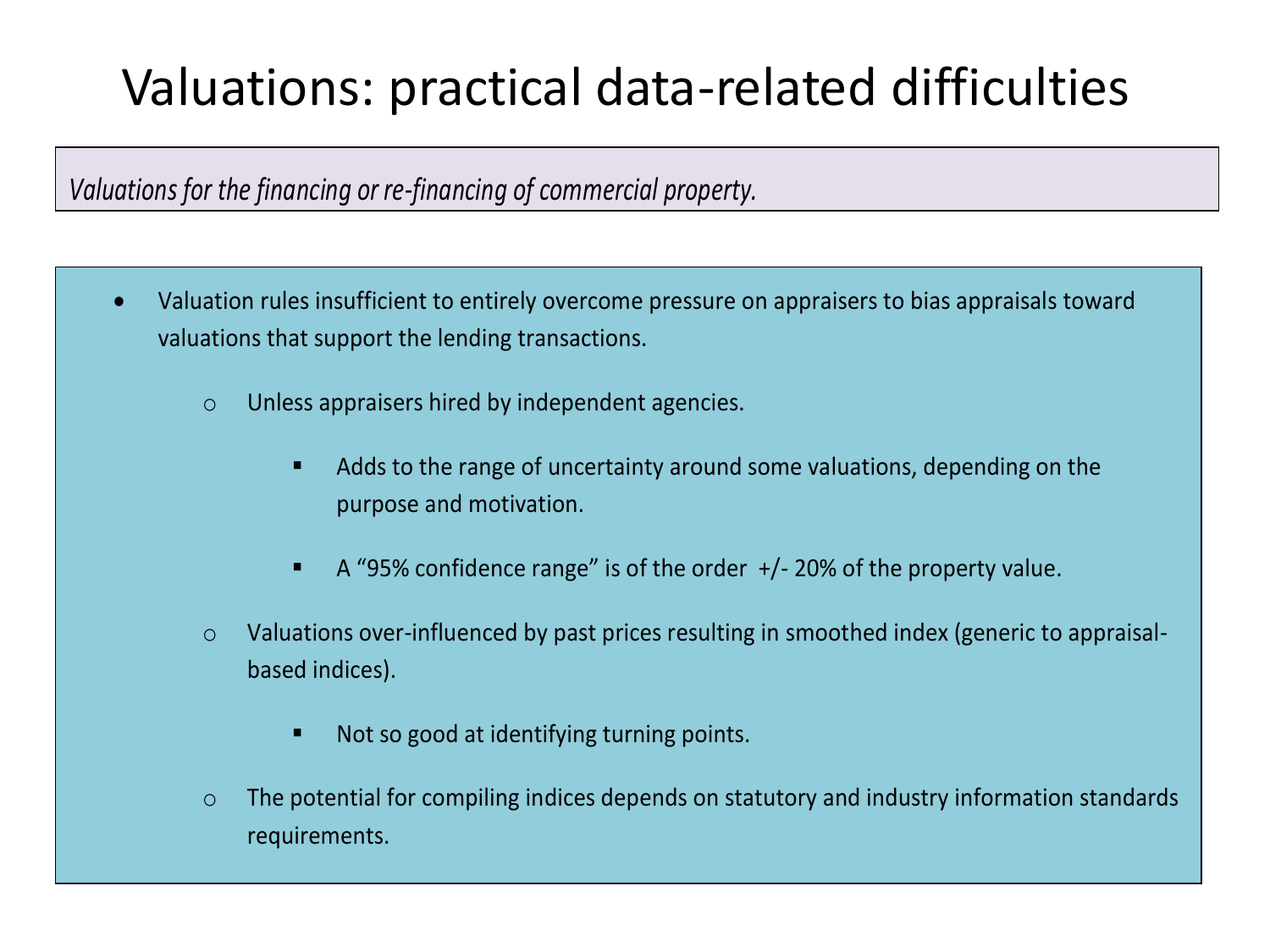## Appraisal prices as a proxy for transaction prices?

- Potential to use appraisals as a proxy for market prices.
	- $\checkmark$  Subject to appropriate protocols relating to basis of valuations.
	- $\checkmark$  Some indices compiled using a combination of transactions and appraisals.
- ..........and some other positive properties.
	- $\checkmark$  Appraisals based on transaction price evidence.
	- Often share same goal of tracking movements in market prices.
	- $\checkmark$  Can track same properties (but quality adjustment may be needed).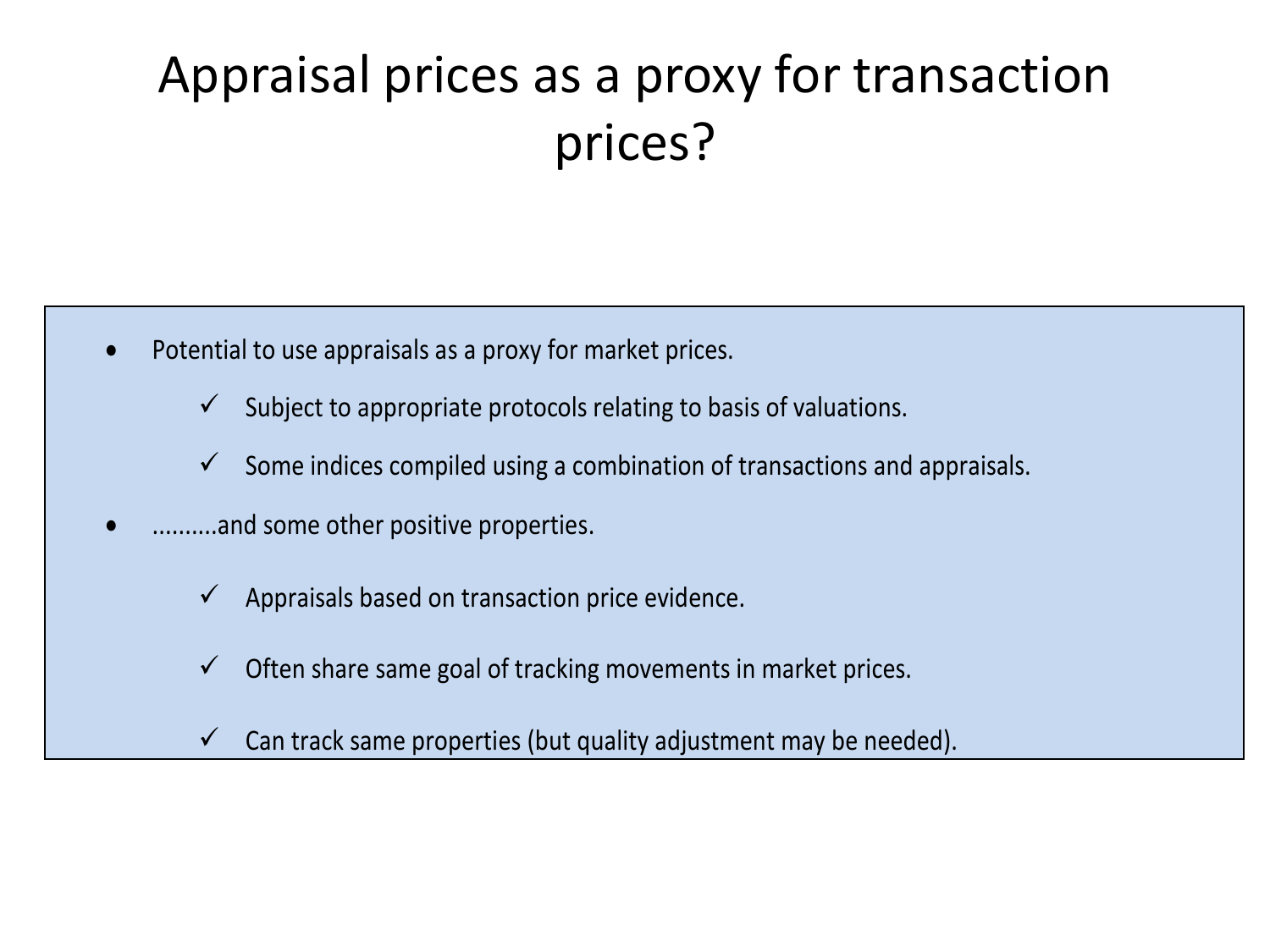#### Commercial property price indices: data for weights

- Most indices are transaction-weighted rather than stock-weighted.
	- o Conceptual basis of a CPPI should determine weights.
		- Monitoring commercial property inflation experienced by purchasers use transaction prices and weights based on value of transactions.
		- Valuing commercial property stock for wealth measurement and measuring indebtedness - use value of commercial property stock.
	- o Data on stock obtained from land registry or a census of commercial property.
	- o Data on transactions obtained from land registry.
		- Re-weight if transactions not representative of stock.
	- o A more detailed discussion in Chapter 4.
	- o Index calculation more sensitive to prices.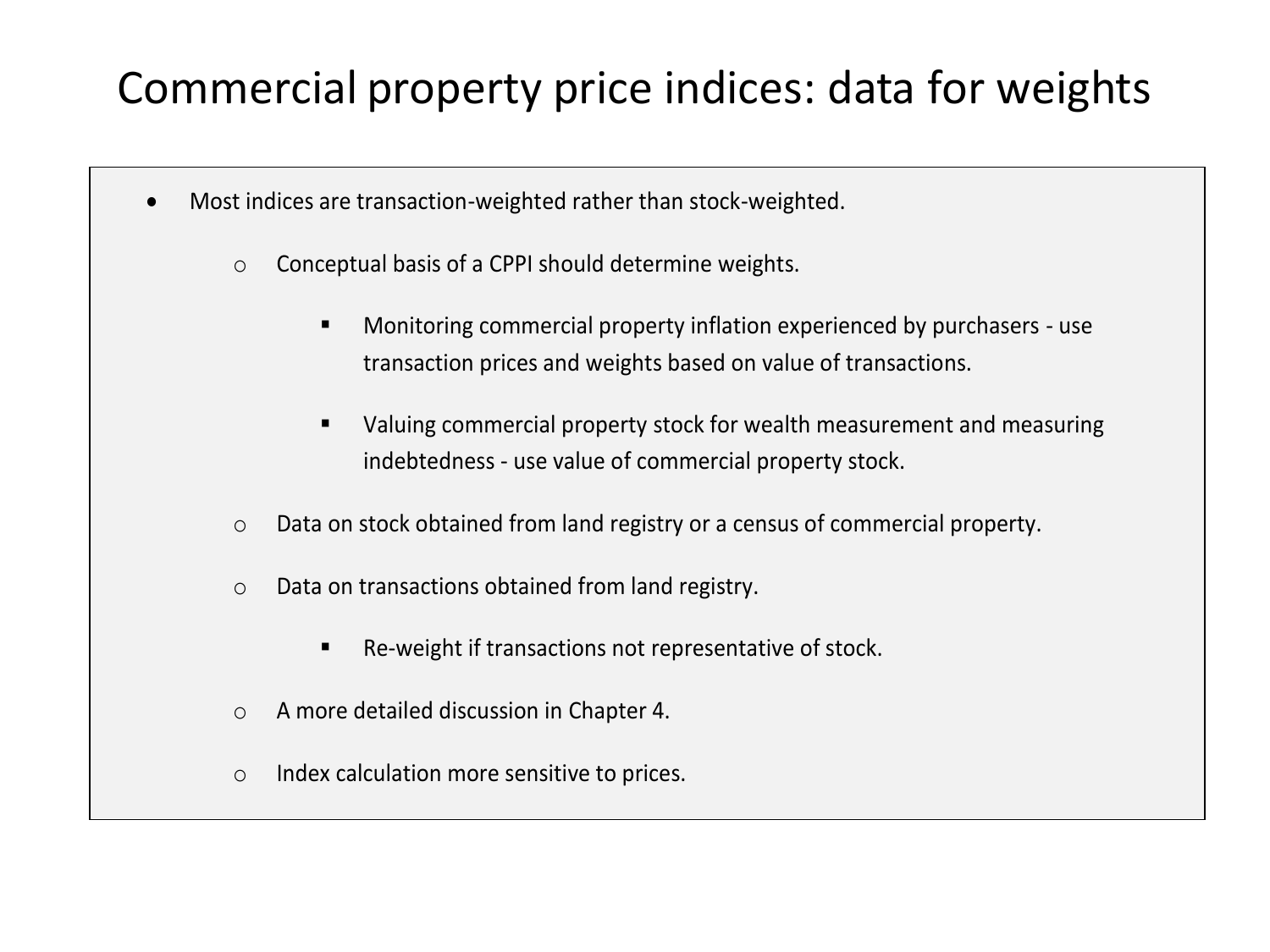# Data relating to land prices/values

- Data sources same as for commercial buildings.
	- o Land Registries, tax office records, valuation offices, other valuers, real estate agents, local municipalities.
	- o But the availability of data on land prices is relatively sparse (more so than for residential property or for commercial buildings).
		- Not always accessible.
- Characteristics of all data sources.
	- o Plots of identical size in same location can vary in price e.g. if one plot being sold for house construction has a nice view and another doesn't.
	- o Need relatively prescriptive descriptions (transactions & valuations).
	- o Need to convert to a unit values e.g. price per hectare.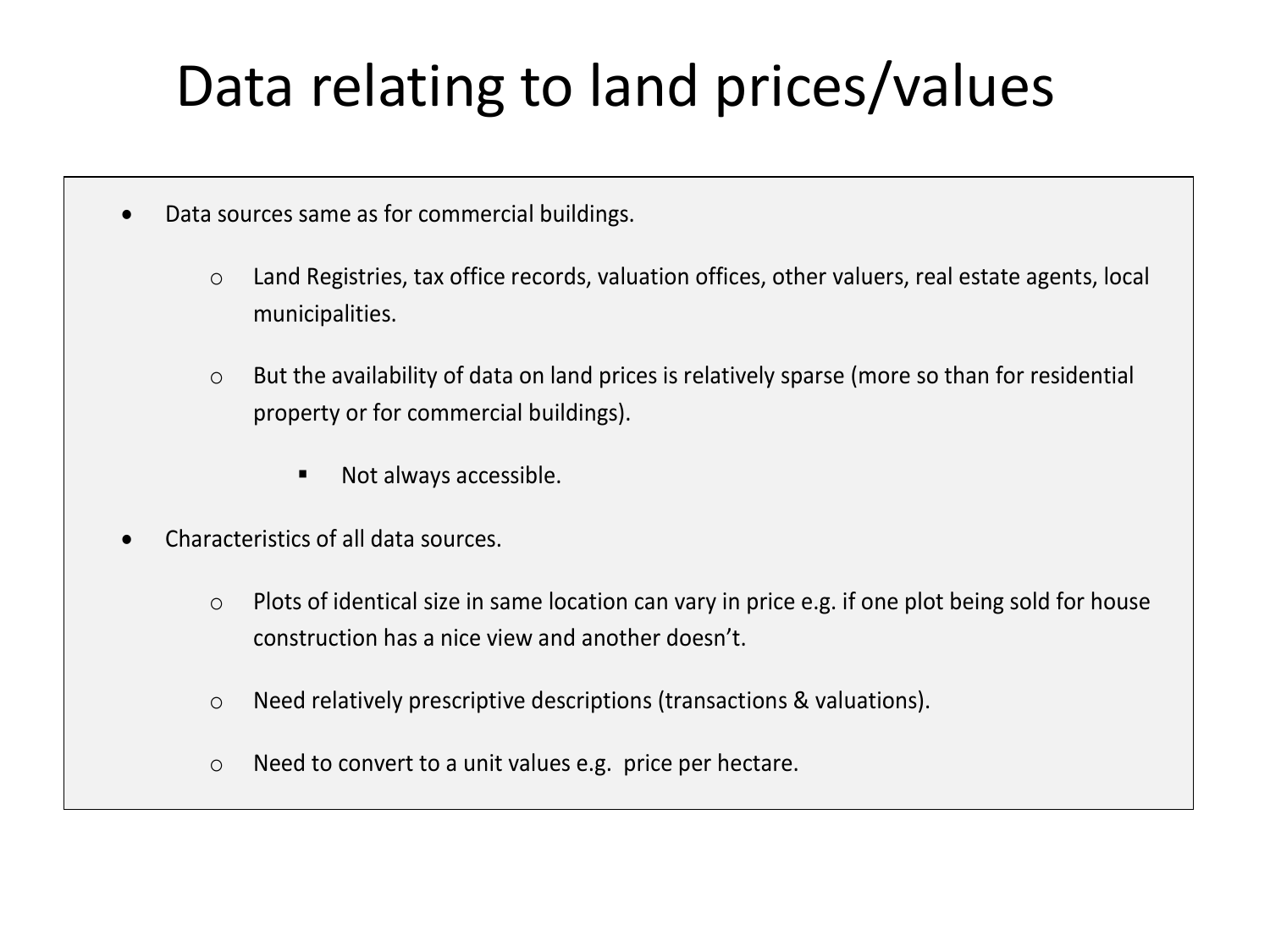### Data relating to land prices/values: continued

- For a "transactions" database.
	- o More records relating to land prices in rural areas than in urban areas due to scarcity of urban land.
	- o Sample sizes are likely to be small at and below the regional level, and for different types of land use.
- Problems of interpretation.
	- o Transactions can be speculative anticipating a change in use.
	- o International comparisons confounded by absence of land use information and a lack of an internationally agreed classification.
	- o Freehold versus leasehold properties (long-term ground leases) is an added complication.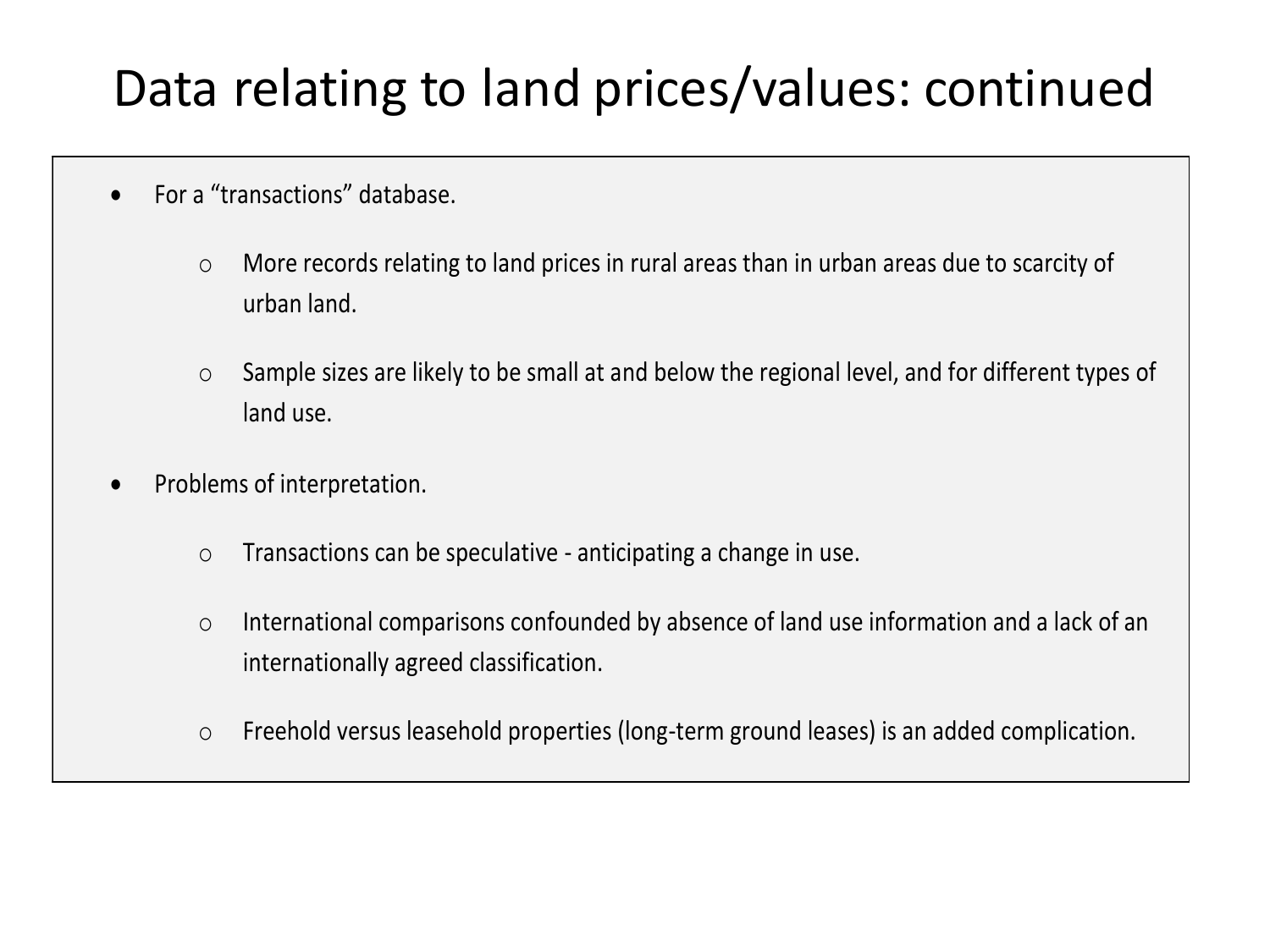#### Trends in officially appraised values and urban land price indices for commercial and industrial land

- Indices based on appraisals & assessments.
- Different methods lack comparability.
- Stability & continuity of index provision important.

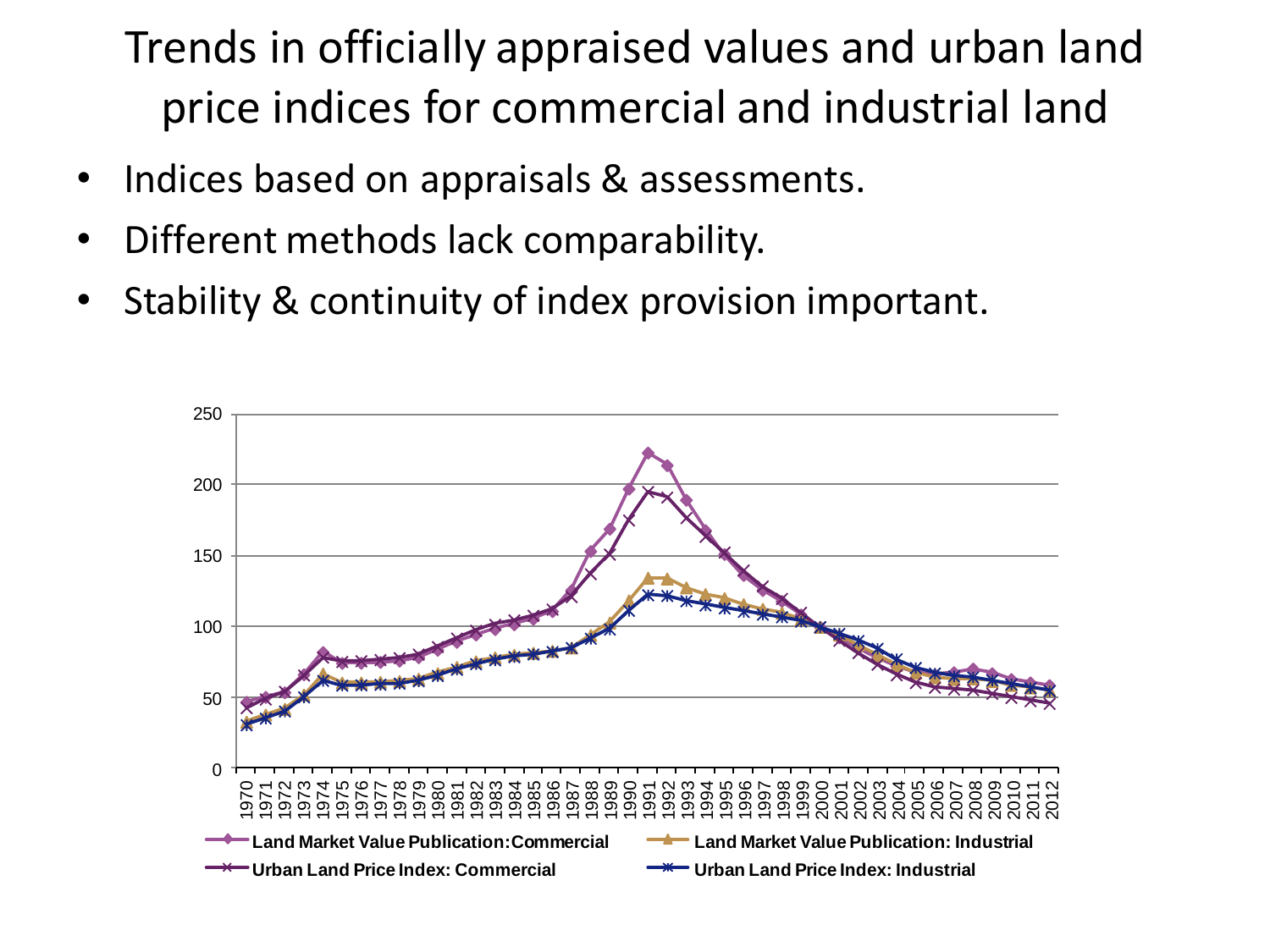## Overall conclusions

- Prominent practical problems relating to *transaction data.*
	- o Few transactions.
	- o Not being able to sufficiently perform quality adjustment.
		- Heterogeneity & lack of detailed information.
	- o Limited transparency.
- Also prominent problems with *valuation data.*
	- Collected for a variety of purposes.
		- Monitoring of property prices, portfolio valuations, taxation.
		- Valuation protocols vary.
- Transaction-based & appraisal-based indices all generally trying to obtain market value: subject to appropriate measurement protocols.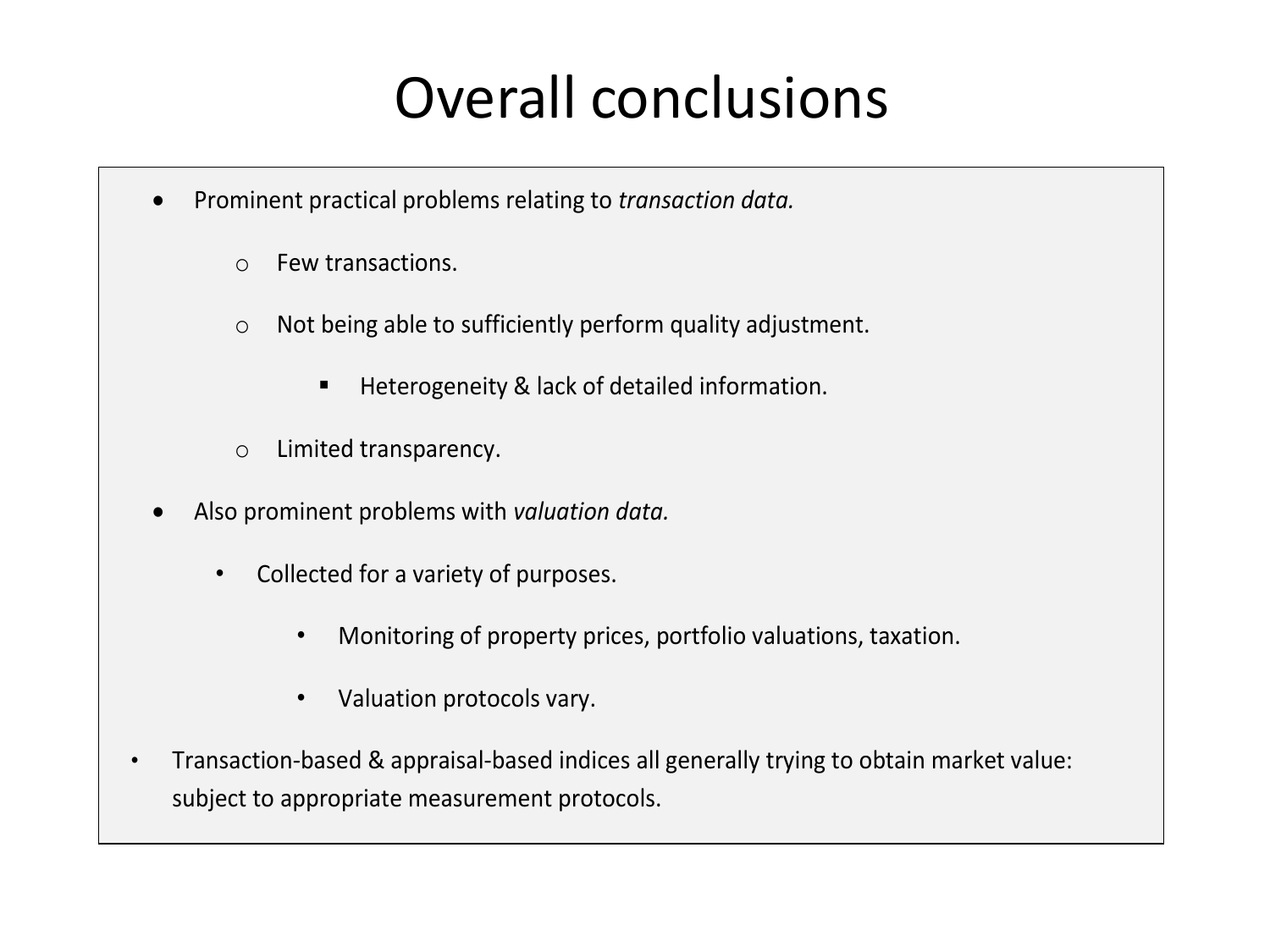# Overall conclusions

status of available indices & comparability issues arising comparable, agreed protocols =  $\sqrt{ }$  non-comparable, no agreed protocols = X unclear = ?

|                                |                        | <b>Transactions</b> | <b>Valuations</b> |  |
|--------------------------------|------------------------|---------------------|-------------------|--|
| Comparability                  | Coverage               |                     | χ                 |  |
|                                | <b>Classifications</b> |                     | χ                 |  |
|                                | Protocols for          |                     |                   |  |
|                                | recording              |                     |                   |  |
|                                | "market" price         |                     |                   |  |
|                                | Index                  |                     | Λ                 |  |
|                                | methodology            |                     |                   |  |
| International protocols needed |                        |                     |                   |  |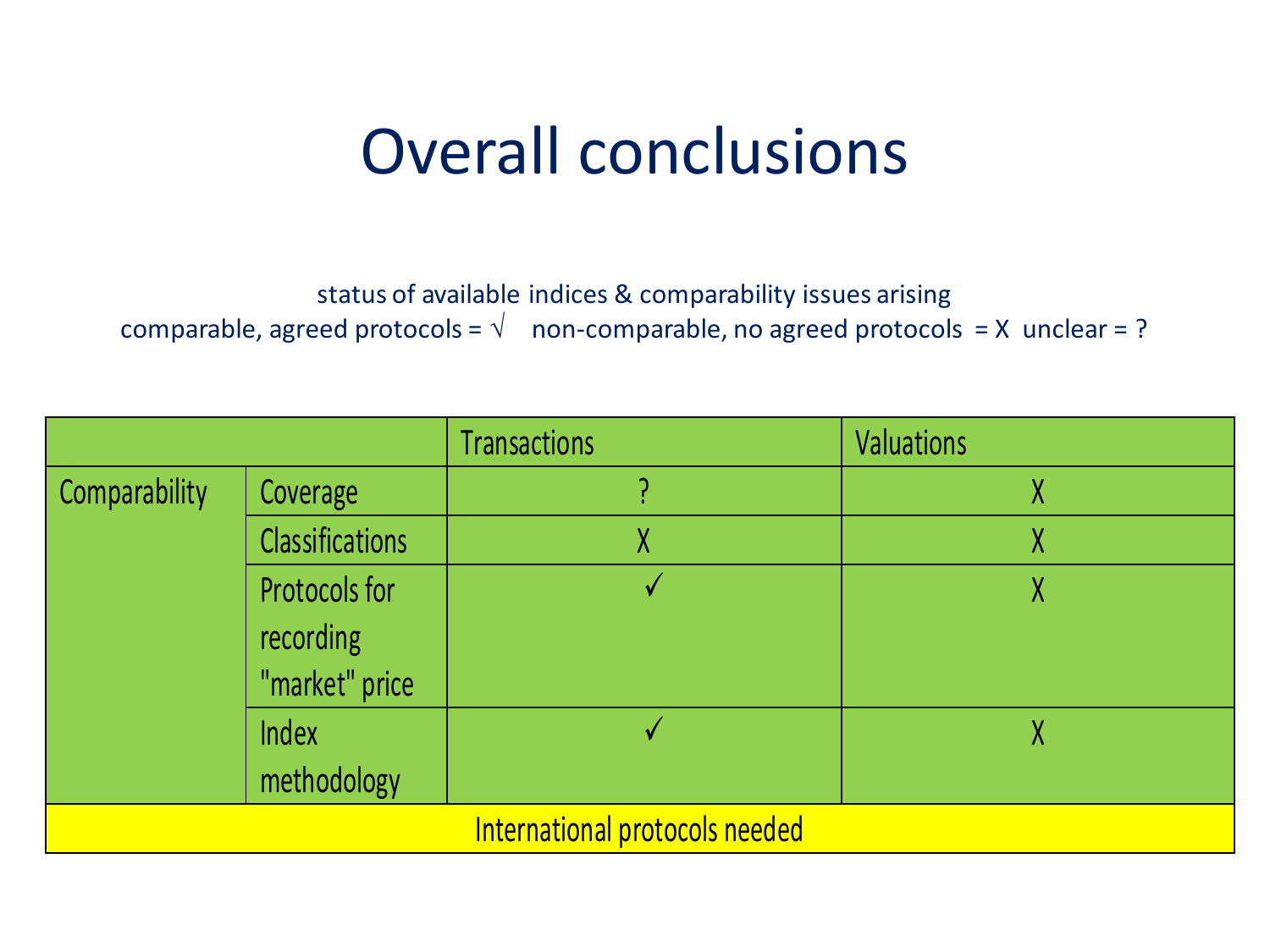#### The importance of other indicators relating to the commercial property market

- For real estate asset market: transaction prices are not a sufficient statistic for the state of the market.
	- reliance on other associated indicators for analytical purposes e.g. asset transaction volume and rental market data are of fundamental importance, in particular from an investments industry and financial system perspective.
	- OTHER INDICATORS INCLUDE.
		- Commercial land prices (not often compiled).
		- Office rents per m2.
		- Derived variables: Net or Gross Debt as a percentage of Net Asset Value; Capital value-to-GDP ratio; capital value-to-private consumption ratio; capital value-to-employment ratio; capital value-to-rent ratio yield average.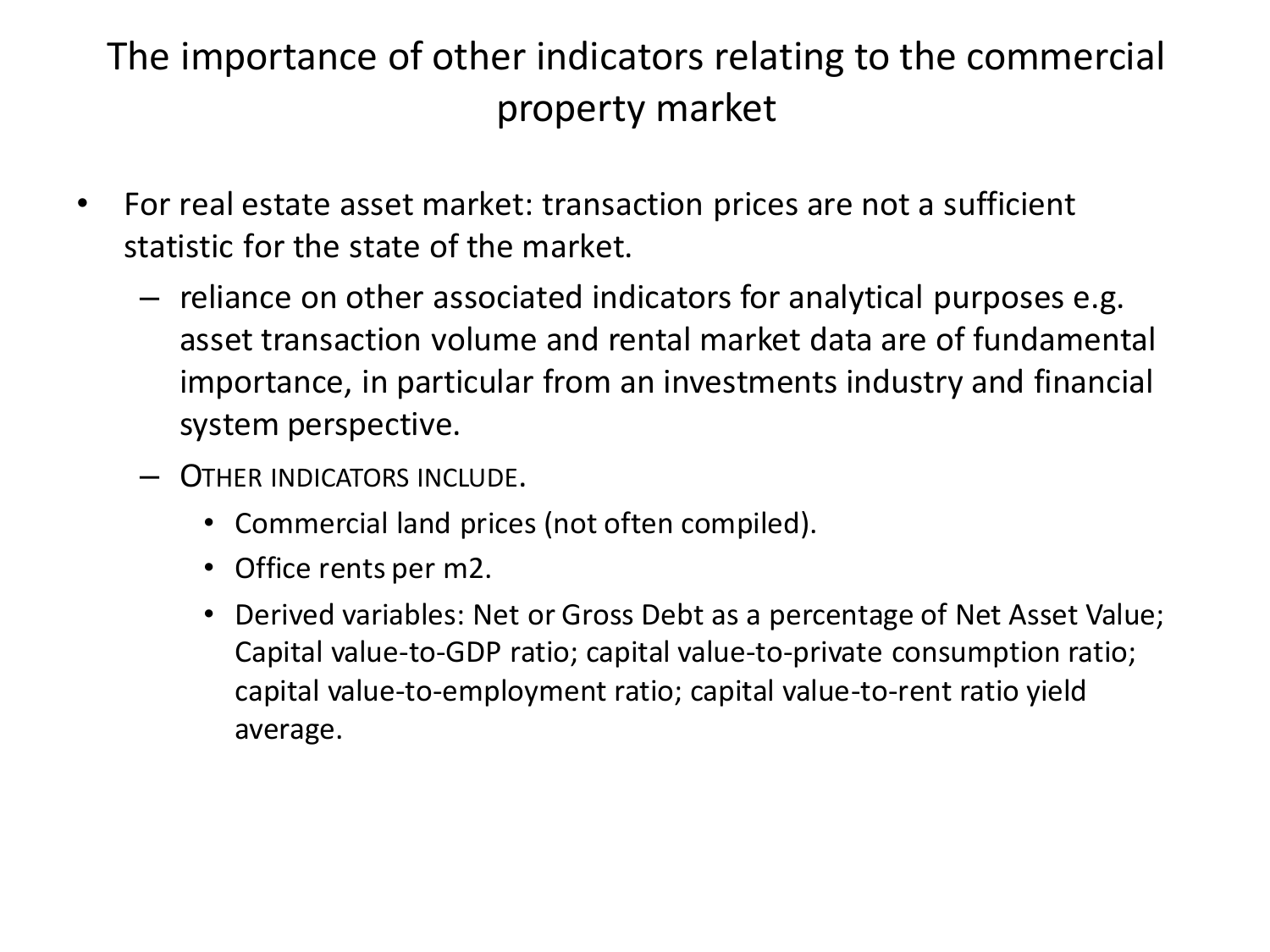Japan: capital returns for property used for offices

- ARES, IPD, and JOIX indices.
	- ARES and IPD indices use similar data sources and compilation methodologies.

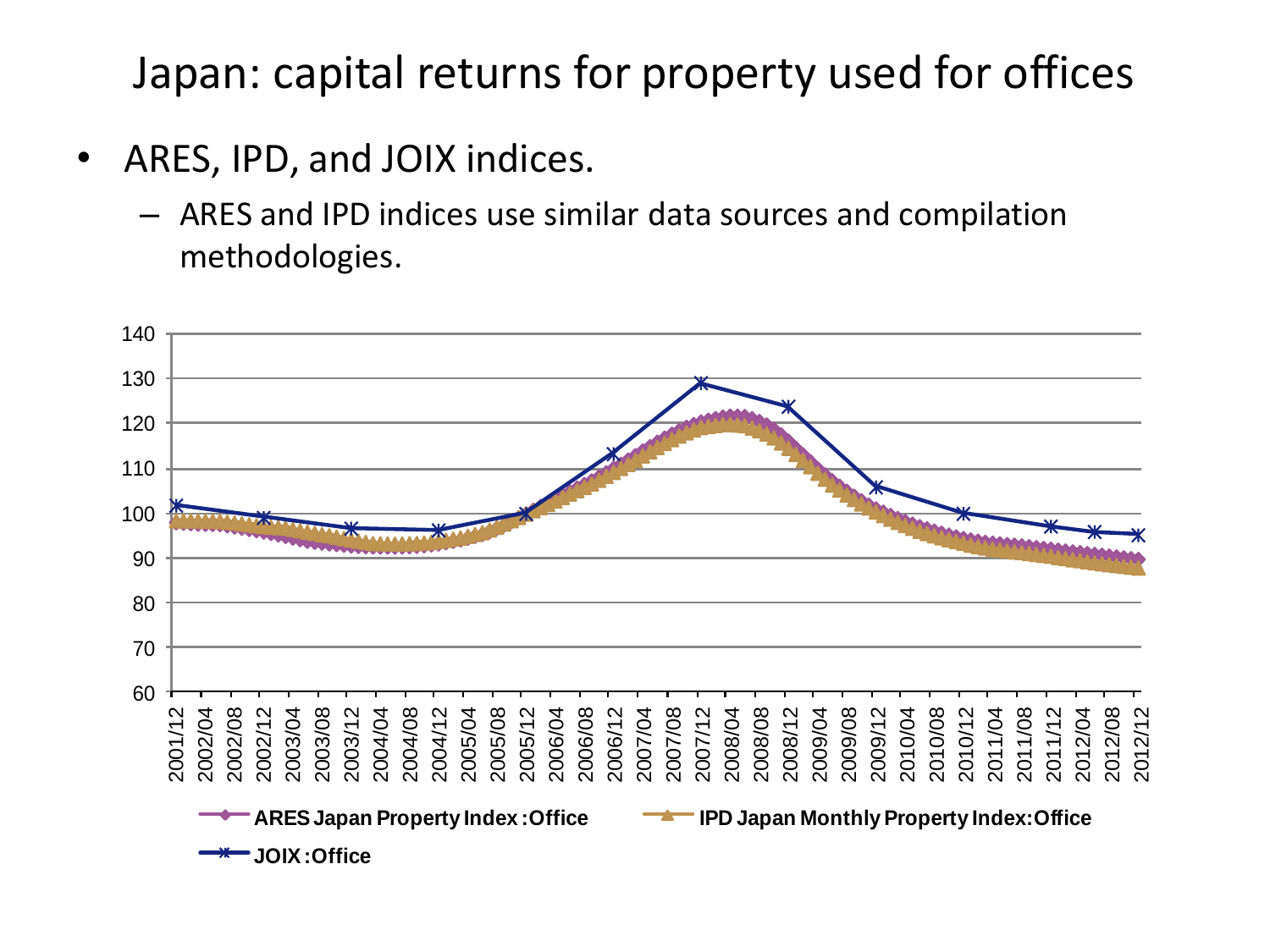# Other commercial property indicators: conclusions

- Other indicators also important.
	- o Commercial land prices (not often compiled, lack of data).
	- o Office rents per m2.
	- o Derived variables.
		- Net or Gross Debt as a percentage of Net Asset Value; Capital value-to-GDP ratio; capital value-to-private consumption ratio; capital value-to-employment ratio; capital value-to-rent ratio yield average.

Similar challenges.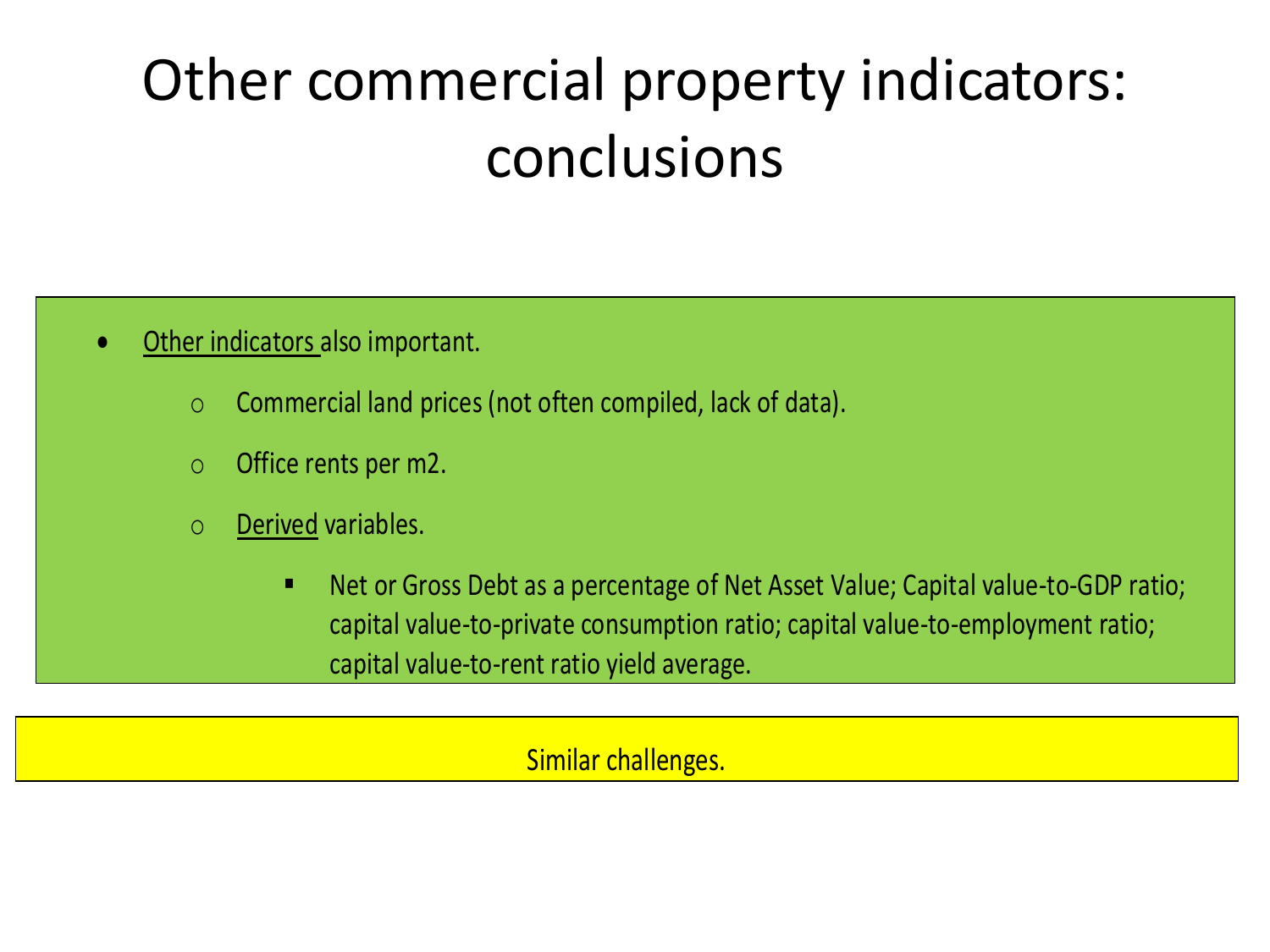#### In summary: general observations

- Computation of "official" CPPIs is a priority.
- Cannot be too prescriptive on recommendations.
	- Practical solutions to compilation issues not always clear cut & will vary depending on country specific circumstances.
		- Data availability & nature of the commercial property market.
	- Concepts & methods for compiling CPPIs are still developing as knowledge & practical experience progresses.
	- Further research and international agreement.
- Need to agree concepts, definitions, classifications etc.
	- To facilitate harmonisation using best available methodology.
- Target index is a "*transaction-based constant quality index*".
	- Meets the requirements of Governments for economic analysis and also by official agencies and institutions charged with overseeing and regulating the health of the financial system & investment industry.
		- Transaction prices represent observable market valuations.
		- Constant quality so only price changes reflected (same methods as RPPI).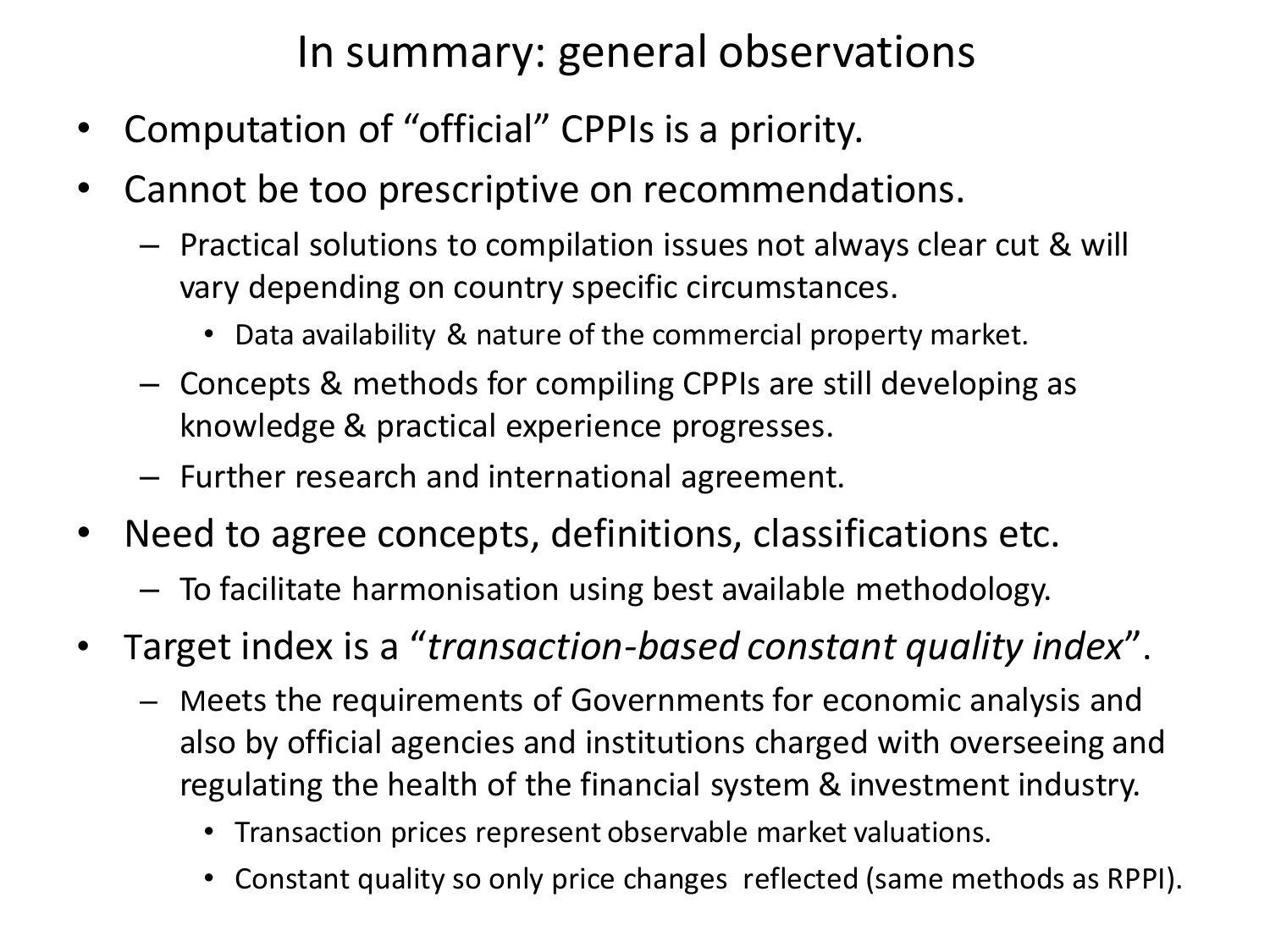#### In summary: general observations

- Main Methods for the Construction of a constant quality Commercial Property Price Index.
	- The four main methods for constructing a transaction based constant quality property price index that were suggested in the Handbook of Residential Property Price Indices (*RPPI Handbook*, 2013) can be adapted to the construction of Commercial Property Price Indices.
		- The stratification or mix-adjustment approach; hedonic regression (time dummy variable method and the hedonic imputation method); repeat sales; and appraisal-based methods using SPAR methodology.
			- The SPAR method has a particular advantage in the context of commercial property where the volume of sales can be very low but it cannot deal with quality change e.g. when a building is subject to significant refurbishment and upgrading.